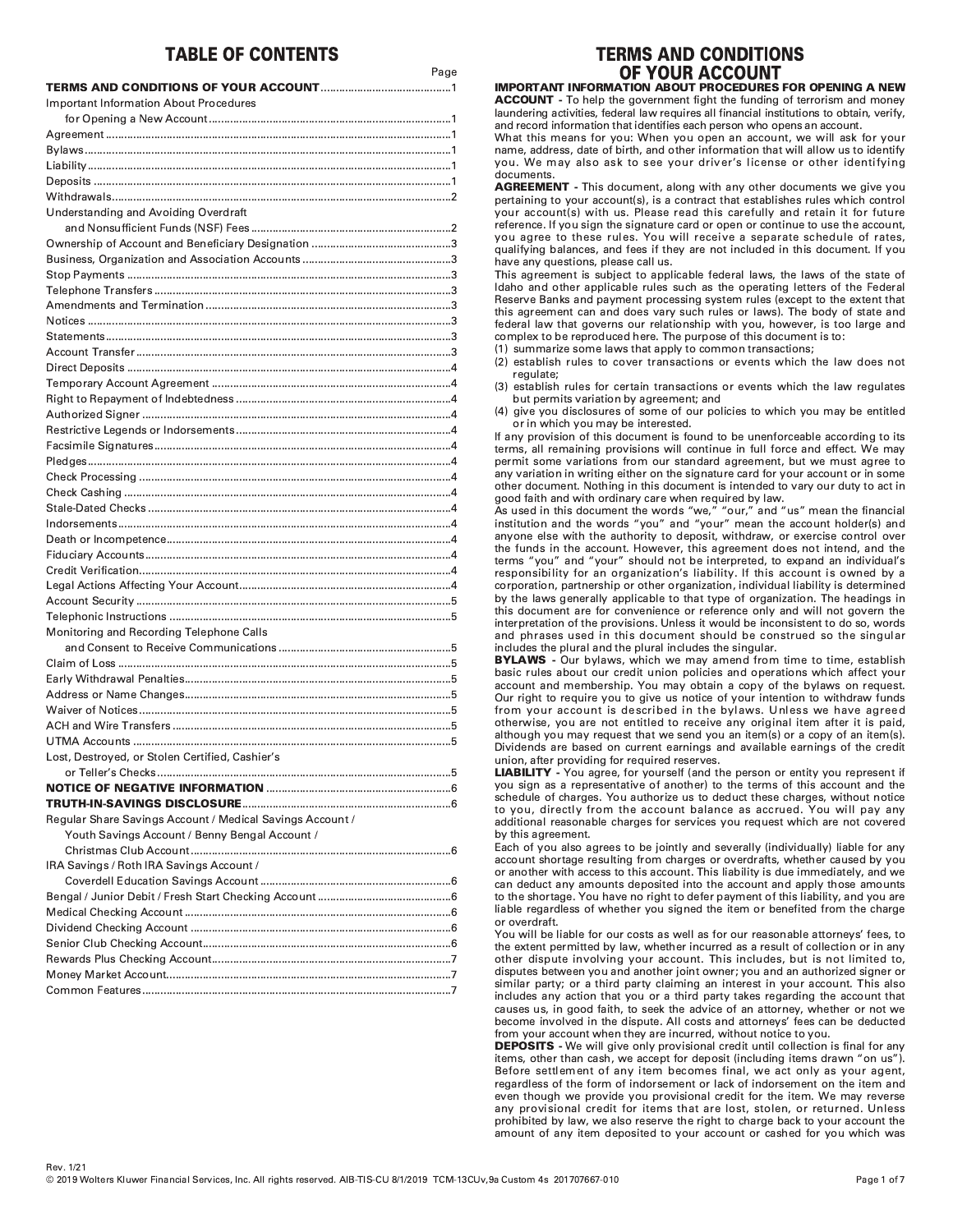initially paid by the payor bank and which is later returned to us due to an allegedly forged, unauthorized or missing indorsement, claim of alteration, encoding error, counterfeit cashier's check or other problem which in our judgment justifies reversal of credit. You authorize us to attempt to collect previously returned items without giving you notice, and in attempting to collect we may permit the payor bank to hold an item beyond the midnight deadline. Actual credit for deposits of, or payable in, foreign currency will be at the exchange rate in effect on final collection in U.S. dollars. We are not responsible for transactions by mail or outside depository until we actually record them. We will treat and record all transactions received after our "daily cutoff time" on a business day we are open, or received on a day we are not open for business, as if initiated on the next business day that we are open. At our option, we may take an item for collection rather than for deposit. If we accept a third-party check or draft for deposit, we may require any third-party indorsers to verify or guarantee their indorsements, or indorse in our presence. **WITHDRAWALS -**

Generally - Unless clearly indicated otherwise on the account records, any of you, acting alone, who signs to open the account or has authority to make withdrawals may withdraw or transfer all or any part of the account balance at any time. Each of you (until we receive written notice to the contrary) authorizes each other person who signs or has authority to make withdrawals to indorse any item payable to you or your order for deposit to this account or any other transaction with us.

Postdated checks - A postdated check is one which bears a date later than the date on which the check is written. We may properly pay and charge your account for a postdated check even though payment was made before the date of the check, unless we have received written notice of the postdating in time to have a reasonable opportunity to act. Because we process checks mechanically, your notice will not be effective and we will not be liable for failing to honor .<br>your notice unless it precisely identifies the number, date, amount and payee of the item.

Checks and withdrawal rules - If you do not purchase your check blanks from us, you must be certain that we approve the check blanks you purchase. We may refuse any withdrawal or transfer request which you attempt on forms not approved by us or by any method we do not specifically permit. We may refuse any withdrawal or transfer request which is greater in number than the frequency permitted by our policy, or which is for an amount greater or less than any withdrawal limitations. We will use the date the transaction is completed by us (as opposed to the date you initiate it) to apply any frequency limitations. In addition, we may place limitations on the account until your identity is verified.

Even if we honor a nonconforming request, we are not required to do so later. If you violate the stated transaction limitations (if any), in our discretion we may close your account or reclassify your account as another type of account. If we reclassify your account, your account will be subject to the fees and earnings rules of the new account classification.

If we are presented with an item drawn against your account that would be a "substitute check," as defined by law, but for an error or defect in the item introduced in the substitute check creation process, you agree that we may pay such item.

Cash withdrawals - We recommend you take care when making large cash withdrawals because carrying large amounts of cash may pose a danger to your personal safety. As an alternative to making a large cash withdrawal, you may want to consider a cashier's check or similar instrument. You assume full responsibility of any loss in the event the cash you withdraw is lost, stolen, or destroyed. You agree to hold us harmless from any loss you incur as a result of your decision to withdraw funds in the form of cash.

Multiple signatures, electronic check conversion, and similar transactions - An electronic check conversion transaction is a transaction where a check or similar item is converted into an electronic fund transfer as defined in the Electronic Fund Transfers regulation. In these types of transactions the check or similar item is either removed from circulation (truncated) or given back to you. As a result, we have no opportunity to review the signatures or otherwise examine the original check or item. You agree that, as to these or any items as to which we have no opportunity to examine the signatures, you waive any requirement of multiple signatures.

# UNDERSTANDING AND AVOIDING OVERDRAFT AND NONSUFFICIENT **FUNDS (NSF) FEES -**

Generally - The information in this section is being provided to help you understand what happens if your account is overdrawn. Understanding the concepts of overdrafts and nonsufficient funds (NSF) is important and can help you avoid being assessed fees or charges. This section also provides contractual terms relating to overdrafts and NSF transactions.

An overdrawn account will typically result in you being charged an overdraft fee or an NSF fee. Generally, an overdraft occurs when there is not enough money in your account to pay for a transaction, but we pay (or cover) the transaction anyway. An NSF transaction is slightly different. In an NSF transaction, we do not cover the transaction. Instead, the transaction is rejected and the item or requested payment is returned. In either situation, we can charge vou a fee.

Determining your available balance - We use the "available balance" method to determine whether your account is overdrawn, that is, whether there is enough money in your account to pay for a transaction. Importantly, your "available" balance may not be the same as your account's "actual" balance. This means an overdraft or an NSF transaction could occur regardless of your account's actual balance.

Your account's actual balance only includes transactions that have settled up to that point in time, that is, transactions (deposits and payments) that have

posted to your account. The actual balance does not include outstanding transactions (such as checks that have not yet cleared and electronic transactions that have been authorized but which are still pending). The balance on your periodic statement is the ledger balance for your account as of the statement date.

As the name implies, your available balance is calculated based on the money "available" in your account to make payments. In other words, the available balance takes transactions that have been authorized, but not yet settled, and subtracts them from the actual balance. In addition, when calculating your available balance, any "holds" placed on deposits that have not yet cleared are also subtracted from the actual balance. For more information on how holds placed on funds in your account can impact your available balance, read the subsection titled "A temporary debit authorization hold affects your account balance.

Overdrafts - You understand that we may, at our discretion, honor withdrawal requests that overdraw your account. However, the fact that we may honor withdrawal requests that overdraw the account balance does not obligate us to do so later. So you can NOT rely on us to pay overdrafts on your account regardless of how frequently or under what circumstances we have paid overdrafts on your account in the past. We can change our practice of paying, or not paying, discretionary overdrafts on your account without notice to you. You can ask us if we have other account services that might be available to you where we commit to paying overdrafts under certain circumstances, such as an overdraft protection line-of-credit or a plan to sweep funds from another account you have with us. You agree that we may charge fees for overdrafts. For consumer accounts, we will not charge fees for overdrafts caused by ATM withdrawals or one-time debit card transactions if you have not opted-in to that service. We may use subsequent deposits, including direct deposits of social security or other government benefits, to cover such overdrafts and overdraft fees.

Nonsufficient funds (NSF) fees - If an item drafted by you (such as a check) or a transaction you set up (such as a preauthorized transfer) is presented for payment in an amount that is more than the amount of money available in your account, and we decide not to pay the item or transaction, you agree that we can charge you an NSF fee for returning the payment. Be aware that such an item or payment may be presented multiple times and that we do not monitor or control the number of times a transaction is presented for payment. You agree that we may charge you an NSF fee each time a payment is presented if the amount of money available in your account is not sufficient to cover the payment, regardless of the number of times the payment is presented.

Payment types - Some, but not necessarily all, of the ways you can access the funds in your account include debit card transactions, automated clearing house (ACH) transactions, and check transactions. A debit card transaction might be authorized by use of a PIN, a signature, or a chip. An example of an ACH transaction is a preauthorized payment you have set up on a recurring basis. All these payment types can use different processing systems and some may take more or less time to post. This information is important for a number of reasons. For example, keeping track of the checks you write and the timing of the preauthorized payments you set up will help you to know what other transactions might still post against your account.For information about how and when we process these different payment types, see the "Payment order of items" subsection below.

Balance information - Keeping track of your balance is important. You can review your balance in a number of ways including reviewing your periodic statement, reviewing your balance online, accessing your account information by phone, or coming into one of our branches.

Funds availability - Knowing when funds you deposit will be made available for withdrawal is another important concept that can help you avoid being assessed fees or charges. Please see our funds availability disclosure for information on when different types of deposits will be made available for withdrawal. For those accounts to which our funds availability policy disclosure does not apply, you can ask us when you make a deposit when those funds will be available for withdrawal. An item may be returned after the funds from the deposit of that item are made available for withdrawal. In that case, we will reverse the credit of the item. We may determine the amount of available funds in your account for the purpose of deciding whether to return an item for insufficient funds at any time between the times we receive the item and when we return the item or send a notice in lieu of return. We need only make one determination, but if we choose to make a subsequent determination, the account balance at the subsequent time will determine whether there are insufficient available funds.

A temporary debit authorization hold affects your account balance -On debit card purchases, merchants may request a temporary hold on your account for a specified sum of money when the merchant does not know the exact amount of the purchase at the time the card is authorized. The amount of the temporary hold may be more than the actual amount of your purchase. Some common transactions where this occurs involve purchases of gasoline, hotel rooms, or meals at restaurants. When this happens, our processing system cannot determine that the amount of the hold exceeds the actual amount of your purchase. This temporary hold, and the amount charged to your account, will eventually be adjusted to the actual amount of your purchase, but it could be three calendar days, or even longer in some cases, before the adjustment is made. Until the adjustment is made, the amount of funds in your account available for other transactions will be reduced by the amount of the temporary hold. If another transaction is presented for payment in an amount greater than the funds left after the deduction of the temporary hold amount, you will be charged an NSF or overdraft fee according to our NSF or overdraft fee policy. You will be charged the fee even if you would have had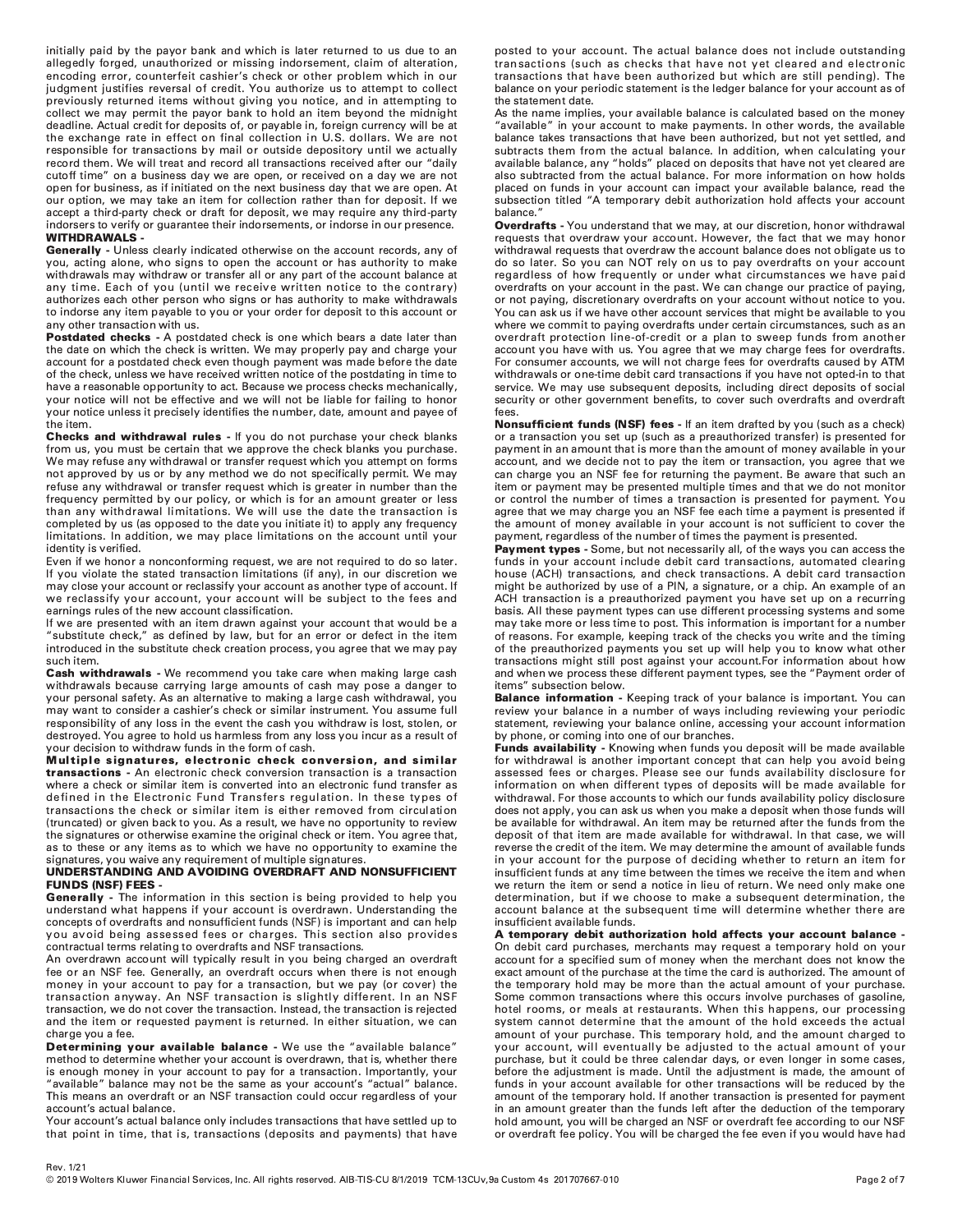sufficient funds in your account if the amount of the hold had been equal to the amount of your purchase.

Payment order of items - The order in which items are paid is important if there is not enough money in your account to pay all of the items that are presented. The payment order can affect the number of items overdrawn or returned unpaid and the amount of the fees you may have to pay. To assist you in managing your account, we are providing you with the following information regarding how we process those items.

Our policy is to process Debit/ATM Card transactions first, in the order they are received on the day they are processed. We process ACH transactions second, by dollar amount - smallest to largest on the day they are processed. We process Share Draft/Check transactions third, by dollar amount - smallest to largest on the day they are processed.

If a check, item or transaction is presented without sufficient funds in your account to pay it, you will be charged an NSF or overdraft fee according to our NSF or overdraft fee policy. We will not charge you a fee for paying an overdraft of an ATM or one-time debit card transaction if this is a consumer account and you have not opted-in to that service. The amounts of the overdraft and NSF fees are disclosed elsewhere, as are your rights to opt in to overdraft services for ATM and one-time debit card transactions, if applicable. We encourage you to make careful records and practice good account management. This will help you to avoid creating items without sufficient funds and potentially incurring the resulting fees.

**OWNERSHIP OF ACCOUNT AND BENEFICIARY DESIGNATION - These** rules apply to this account depending on the form of ownership and beneficiary designation, if any, specified on the account records. We reserve the right to refuse some forms of ownership on any or all of our accounts. We make no representations as to the appropriateness or effect of the ownership and beneficiary designations, except as they determine to whom we pay the account funds.

**Individual Account** - is an account in the name of one person.

Joint Account - With Survivorship (And Not As Tenants In Common or **Community Property)** - is an account in the name of two or more persons. Each of you intend that when you die the balance in the account (subject to any previous pledge to which we have agreed) will belong to the survivor(s). If two or more of you survive, you will own the balance in the account as joint tenants with survivorship and not as tenants in common. If the account is issued to a husband and wife, they intend that any community property in the account be transmuted (changed) into separate property and that all the property in the account, including earnings, be held jointly with the right of survivorship. Upon the death of either spouse the property will vest in and belong to the surviving spouse.

Joint Account - No Survivorship (As Tenants In Common) - This is owned by two or more persons, but none of you intend (merely by opening this account) to create any right of survivorship in any other person. We encourage you to agree and tell us in writing of the percentage of the deposit contributed by each of you. This information will not, however, affect the number of signatures necessary for withdrawal.

Community Property Account - No Survivorship - Such an account is issued to a husband and wife who intend that all of the property in the account, including earnings, be held as community property without right of survivorship.

Revocable Trust or Pay-On-Death Account - If two or more of you create this type of account, you own the account jointly with survivorship. Beneficiaries cannot withdraw unless: (1) all persons creating the account die, and (2) the beneficiary is then living. If two or more beneficiaries are named and survive the death of all persons creating the account, beneficiaries will own this account in equal shares, without right of survivorship. The person(s) creating either of these account types may: (1) change beneficiaries, (2) change account types, and (3) withdraw all or part of the account funds at any time.

**BUSINESS, ORGANIZATION AND ASSOCIATION ACCOUNTS - Earnings** in the form of interest, dividends, or credits will be paid only on collected funds, unless otherwise provided by law or our policy. You represent that you<br>have the authority to open and conduct business on this account on behalf of the entity. We may require the governing body of the entity opening the account to give us a separate authorization telling us who is authorized to act on its behalf. We will honor the authorization until we actually receive written notice of a change from the governing body of the entity.

STOP PAYMENTS - The rules in this section cover stopping payment of items such as checks and drafts. Rules for stopping payment of other types of transfers of funds, such as consumer electronic fund transfers, may be established by law or our policy. If we have not disclosed these rules to you elsewhere, you may ask us about those rules.

We may accept an order to stop payment on any item from any one of you. You must make any stop-payment order in the manner required by law and we must receive it in time to give us a reasonable opportunity to act on it before our stop-payment cutoff time. Because stop-payment orders are handled by computers, to be effective, your stop-payment order must precisely identify the number, date, and amount of the item, and the payee. You may stop payment on any item drawn on your account whether you sign the item or not. Generally, if your stop-payment order is given to us in writing it is effective for six months. Your order will lapse after that time if you do not renew the order in writing before the end of the six-month period. If the original stop-payment order was oral your stop-payment order will lapse after 14 calendar days if you do not confirm your order in writing within that time period. We are not obligated to notify you when a stop-payment order expires.

If you stop payment on an item and we incur any damages or expenses because of the stop payment, you agree to indemnify us for those damages or expenses, including attorneys' fees. You assign to us all rights against the payee or any other holder of the item. You agree to cooperate with us in any legal actions that we may take against such persons. You should be aware that anyone holding the item may be entitled to enforce payment against you despite the stop-payment order.

Our stop-payment cutoff time is one hour after the opening of the next banking day after the banking day on which we receive the item. Additional limitations on our obligation to stop payment are provided by law (e.g., we paid the item in cash or we certified the item).

TELEPHONE TRANSFERS - A telephone transfer of funds from this account to another account with us, if otherwise arranged for or permitted, may be made by the same persons and under the same conditions generally applicable to withdrawals made in writing. Limitations on the number of telephonic transfers from a savings account, if any, are described elsewhere.

**AMENDMENTS AND TERMINATION** - We may change our bylaws and any term of this agreement. Rules governing changes in rates are provided separately in the Truth-in-Savings disclosure or in another document. For other changes we will give you reasonable notice in writing or by any other method permitted by law. We may close this account if your membership in the credit union terminates, or by giving reasonable notice to you and tender of the account balance personally or by mail. Items presented for payment after the account is closed may be dishonored. When you close your account, you are responsible for leaving enough money in the account to cover any outstanding items and charges to be paid from the account. Only a joint tenant that is a member can close an account. Reasonable notice depends on the circumstances, and in some cases such as when we cannot verify your identity or we suspect fraud, it might be reasonable for us to give you notice after the change or account closure becomes effective. For instance, if we suspect fraudulent activity with respect to your account, we might immediately freeze or close your account and then give you notice. At our option, we may suspend your rights to member services if you violate the terms of this agreement. If we have notified you of a change in any term of your account and you continue to have your account after the effective date of the change, you have agreed to the new term(s).

NOTICES - Any written notice you give us is effective when we actually receive it, and it must be given to us according to the specific delivery instructions provided elsewhere, if any. We must receive it in time to have a reasonable opportunity to act on it. If the notice is regarding a check or other item, you must give us sufficient information to be able to identify the check or item, including the precise check or item number, amount, date and payee. Written notice we give you is effective when it is deposited in the United States Mail with proper postage and addressed to your mailing address we have on file. Notice to any of you is notice to all of you.

**STATEMENTS** - Your duty to report unauthorized signatures, alterations and forgeries - You must examine your statement of account<br>with "reasonable promptness." If you discover (or reasonably should have discovered) any unauthorized signatures or alterations, you must promptly notify us of the relevant facts. As between you and us, if you fail to do either of these duties, you will have to either share the loss with us, or bear the loss entirely yourself (depending on whether we used ordinary care and, if not, whether we substantially contributed to the loss). The loss could be not only with respect to items on the statement but other items with unauthorized signatures or alterations by the same wrongdoer.

You agree that the time you have to examine your statement and report to us will depend on the circumstances, but will not, in any circumstance, exceed a total of 30 days from when the statement is first sent or made available to you.

You further agree that if you fail to report any unauthorized signatures, alterations or forgeries in your account within 60 days of when we first send or make the statement available, you cannot assert a claim against us on any items in that statement, and as between you and us the loss will be entirely yours. This 60-day limitation is without regard to whether we used ordinary care. The limitation in this paragraph is in addition to that contained in the first paragraph of this section.

Your duty to report other errors or problems - In addition to your duty to review your statements for unauthorized signatures, alterations and forgeries, you agree to examine your statement with reasonable promptness for any other error or problem - such as an encoding error or an unexpected deposit amount. Also, if you receive or we make available either your items or images of your items, you must examine them for any unauthorized or missing indorsements or any other problems. You agree that the time you have to examine your statement and items and report to us will depend on the circumstances. However, this time period shall not exceed 60 days. Failure to examine your statement and items and report any errors to us within 60 days of when we first send or make the statement available precludes you from asserting a claim against us for any errors on items identified in that statement and as between you and us the loss will be entirely yours.

Errors relating to electronic fund transfers or substitute checks - For information on errors relating to electronic fund transfers (e.g., on-line, mobile, debit card or ATM transactions) refer to your Electronic Fund Transfers disclosure and the sections on consumer liability and error resolution. For information on errors relating to a substitute check you received, refer to your disclosure entitled Substitute Checks and Your Rights.

Duty to notify if statement not received - You agree to immediately notify us if you do not receive your statement by the date you normally expect to receive it. Not receiving your statement in a timely manner is a sign that there may be an issue with your account, such as possible fraud or identity theft.

ACCOUNT TRANSFER - This account may not be transferred or assigned without our prior written consent.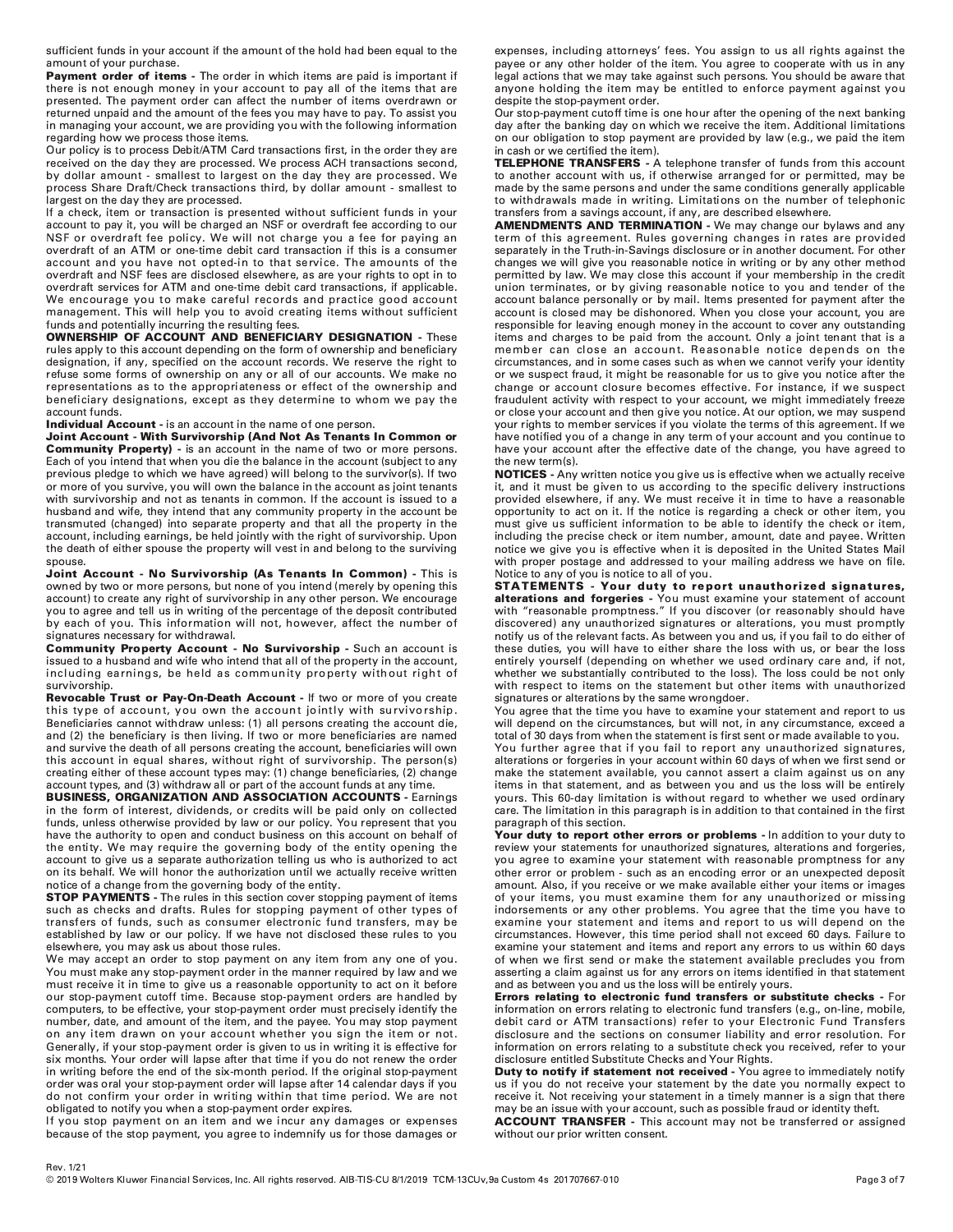**DIRECT DEPOSITS** - If we are required for any reason to reimburse the federal government for all or any portion of a benefit payment that was directly deposited into your account, you authorize us to deduct the amount of our liability to the federal government from the account or from any other account you have with us, without prior notice and at any time, except as prohibited by law. We may also use any other legal remedy to recover the amount of our liability

TEMPORARY ACCOUNT AGREEMENT - If the account documentation indicates that this is a temporary account agreement, each person who signs to open the account or has authority to make withdrawals (except as indicated to the contrary) may transact business on this account. However, we may at some time in the future restrict or prohibit further use of this account if you fail to comply with the requirements we have imposed within a reasonable time.

RIGHT TO REPAYMENT OF INDEBTEDNESS - You each agree that we may (without prior notice and when permitted by law) charge against and deduct from this account any due and payable debt any of you owe us now or in the future. If this account is owned by one or more of you as individuals, we may set off any funds in the account against a due and payable debt a partnership owes us now or in the future, to the extent of your liability as a partner for the partnership debt. If your debt arises from a promissory note, then the amount of the due and payable debt will be the full amount we have demanded, as entitled under the terms of the note, and this amount may include any portion of the balance for which we have properly accelerated the due date.

In addition to these contract rights, we may also have rights under a "statutory lien." A "lien" on property is a creditor's right to obtain ownership of the property in the event a debtor defaults on a debt. A "statutory lien" is one created by federal or state statute. If federal or state law provides us with a statutory lien, then we are authorized to apply, without prior notice, your shares and dividends to any debt you owe us, in accord with the statutory lien. Neither our contract rights nor rights under a statutory lien apply to this

account if prohibited by law. For example, neither our contract rights nor rights under a statutory lien apply to this account if: (a) it is an Individual Retirement Account or similar tax-deferred account, or (b) the debt is created by a consumer credit transaction under a credit card plan (but this does not affect our rights under any consensual security interest), or (c) the debtor's right of withdrawal arises only in a representative capacity. We will not be liable for the dishonor of any check or draft when the dishonor occurs because we charge and deduct an amount you owe us from your account. You agree to hold us harmless from any claim arising as a result of our exercise of our right to repayment.

**AUTHORIZED SIGNER (Individual Accounts only)** - A single individual is the owner. The authorized signer is merely designated to conduct transactions on the owner's behalf. The owner does not give up any rights to act on the account, and the authorized signer may not in any manner affect the rights of the owner or beneficiaries, if any, other than by withdrawing funds from the account. The owner is responsible for any transactions of the authorized signer. We undertake no obligation to monitor transactions to determine that they are on the owner's behalf.

The owner may terminate the authorization at any time, and the authorization is automatically terminated by the death of the owner. However, we may continue to honor the transactions of the authorized signer until: (a) we have received written notice or have actual knowledge of the termination of authority, and (b) we have a reasonable opportunity to act on that notice or knowledge. We may refuse to accept the designation of an authorized signer.

**RESTRICTIVE LEGENDS OR INDORSEMENTS - The automated processing** of the large volume of checks we receive prevents us from inspecting or looking for restrictive legends, restrictive indorsements or other special instructions on every check. For this reason, we are not required to honor any restrictive legend or indorsement or other special instruction placed on checks you write unless we have agreed in writing to the restriction or instruction. Unless we have agreed in writing, we are not responsible for any losses, claims, damages, or expenses that result from your placement of these restrictions or instructions on your checks. Examples of restrictive legends placed on checks are "must be presented within 90 days" or "not valid for<br>more than \$1,000.00." The payee's signature accompanied by the words "for deposit only" is an example of a restrictive indorsement.

FACSIMILE SIGNATURES - Unless you make advance arrangements with us, we have no obligation to honor facsimile signatures on your checks or other orders. If we do agree to honor items containing facsimile signatures, you authorize us, at any time, to charge you for all checks, drafts, or other orders, for the payment of money, that are drawn on us. You give us this authority regardless of by whom or by what means the facsimile signature(s) may have been affixed so long as they resemble the facsimile signature specimen filed with us, and contain the required number of signatures for this purpose. You must notify us at once if you suspect that your facsimile signature is being or has been misused.

PLEDGES - Each owner of this account may pledge all or any part of the funds in it for any purpose to which we agree. Any pledge of this account must first be satisfied before the rights of any surviving account owner or account beneficiary become effective.

**CHECK PROCESSING** - We process items mechanically by relying solely on the information encoded in magnetic ink along the bottom of the items. This means that we do not individually examine all of your items to determine if the item is properly completed, signed and indorsed or to determine if it contains any information other than what is encoded in magnetic ink. You agree that we have exercised ordinary care if our automated processing is consistent with general banking practice, even though we do not inspect each item. Because we do not inspect each item, if you write a check to multiple payees, we can properly pay the check regardless of the number of indorsements unless you notify us in writing that the check requires multiple indorsements. We must receive the notice in time for us to have a reasonable opportunity to act on it, and you must tell us the precise date of the check, amount, check number and payee. We are not responsible for any unauthorized signature or alteration that would not be identified by a reasonable inspection of the item. Using an automated process helps us keep costs down for you and all account holders.

**CHECK CASHING** - We may charge a fee for anyone that does not have an account with us who is cashing a check, draft or other instrument written on your account. We may also require reasonable identification to cash such a check, draft or other instrument. We can decide what identification is reasonable under the circumstances and such identification may be documentary or physical and may include collecting a thumbprint or fingerprint.

**STALE-DATED CHECKS** - We are not obligated to, but may at our option, pay a check, other than a certified check, presented for payment more than six months after its date. If you do not want us to pay a stale-dated check, you must place a stop-payment order on the check in the manner we have described elsewhere.

**INDORSEMENTS** - We may accept for deposit any item payable to you or your order, even if they are not indorsed by you. We may give cash back to any one of you. We may supply any missing indorsement(s) for any item we accept for deposit or collection, and you warrant that all indorsements are genuine.

To ensure that your check or share draft is processed without delay, you must indorse it (sign it on the back) in a specific area. Your entire indorsement (whether a signature or a stamp) along with any other indorsement information (e.g. additional indorsements, ID information, driver's license number, etc.) must fall within 1<sup>1</sup>/<sub>2</sub>" of the "trailing edge" of a check. Indorsements must be made in blue or black ink, so that they are readable by automated check processing equipment.

As you look at the front of a check, the "trailing edge" is the left edge. When you flip the check over, be sure to keep all indorsement information within 11/2" of that edge.



**BACK OF CHECK** 

It is important that you confine the indorsement information to this area since the remaining blank space will be used by others in the processing of the check to place additional needed indorsements and information. You agree that you will indemnify, defend, and hold us harmless for any loss, liability, damage or expense that occurs because your indorsement, another indorsement or<br>information you have printed on the back of the check obscures our indorsement.

These indorsement guidelines apply to both personal and business checks.

**DEATH OR INCOMPETENCE** - You agree to notify us promptly if any person with a right to withdraw funds from your account(s) dies or is adjudicated (determined by the appropriate official) incompetent. We may continue to honor your checks, items, and instructions until: (a) we know of your death or adjudication of incompetence, and (b) we have had a reasonable opportunity to act on that knowledge. You agree that we may pay or certify checks drawn on or before the date of death or adjudication of incompetence for up to ten (10) days after your death or adjudication of incompetence unless ordered to stop payment by someone claiming an interest in the account.

FIDUCIARY ACCOUNTS - Accounts may be opened by a person acting in a fiduciary capacity. A fiduciary is someone who is appointed to act on behalf of and for the benefit of another. We are not responsible for the actions of a fiduciary, including the misuse of funds. This account may be opened and maintained by a person or persons named as a trustee under a written trust agreement, or as executors, administrators, or conservators under court orders. You understand that by merely opening such an account, we are not acting in the capacity of a trustee in connection with the trust nor do we undertake any obligation to monitor or enforce the terms of the trust or letters.

**CREDIT VERIFICATION** - You agree that we may verify credit and employment history by any necessary means, including preparation of a credit report by a credit reporting agency.

LEGAL ACTIONS AFFECTING YOUR ACCOUNT - If we are served with a subpoena, restraining order, writ of attachment or execution, levy, garnishment, search warrant, or similar order relating to your account (termed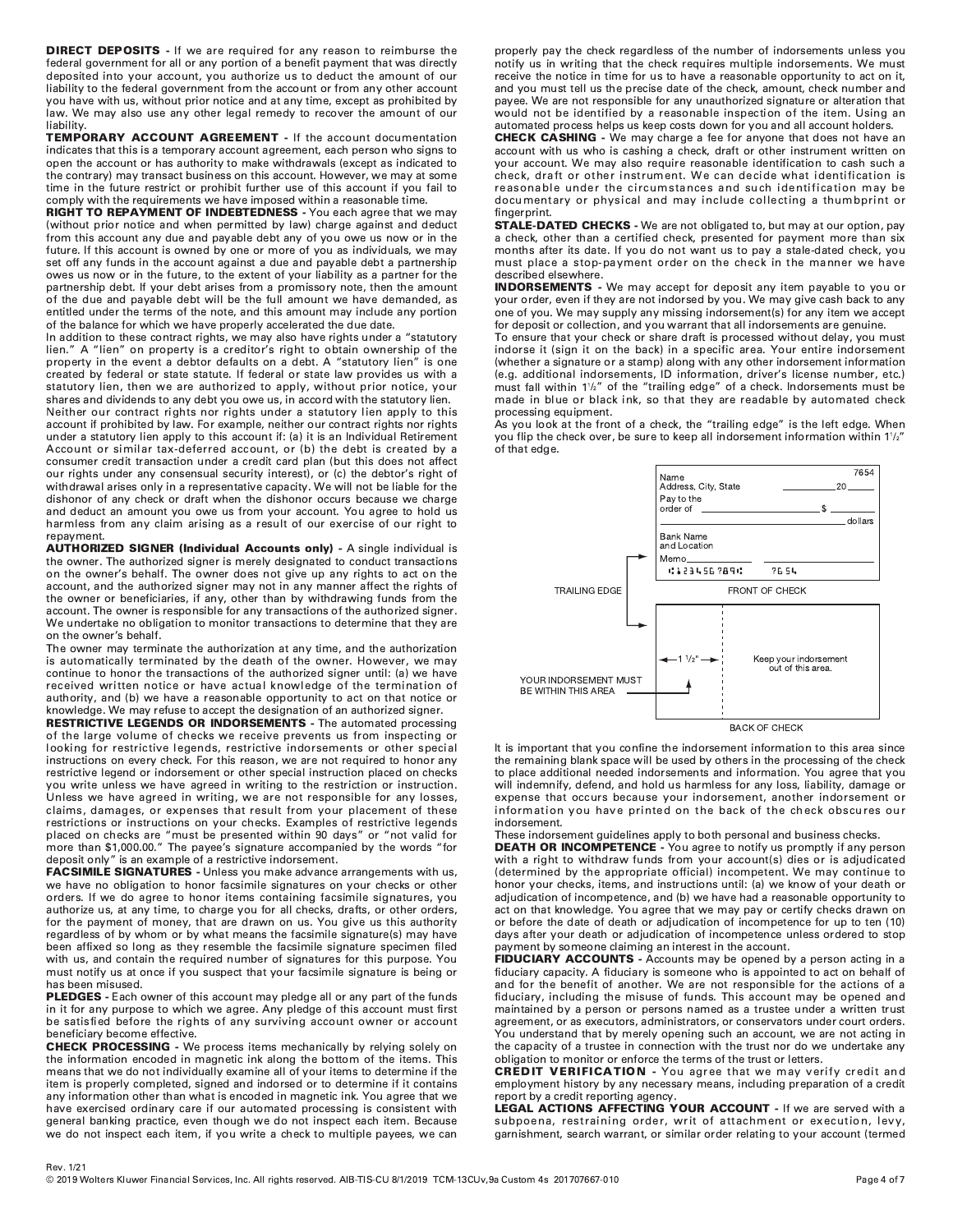"legal action" in this section), we will comply with that legal action. Or, in our discretion, we may freeze the assets in the account and not allow any payments out of the account until a final court determination regarding the legal action. We may do these things even if the legal action involves less than all of you. In these cases, we will not have any liability to you if there are insufficient funds to pay your items because we have withdrawn funds from your account or in any way restricted access to your funds in accordance with the legal action. Any fees or expenses we incur in responding to any legal action (including, without limitation, attorneys' fees and our internal expenses) may be charged against your account. The list of fees applicable to your account(s) provided elsewhere may specify additional fees that we may charge for certain legal actions

# **ACCOUNT SECURITY -**

Duty to protect account information and methods of access - It is your responsibility to protect the account numbers and electronic access devices (e.g., an ATM card) we provide you for your account(s). Do not discuss, compare, or share information about your account number(s) with anyone unless you are willing to give them full use of your money. An account number can be used by thieves to issue an electronic debit or to encode your number on a false demand draft which looks like and functions like an authorized check. If you furnish your access device and grant actual authority to make transfers to another person (a family member or coworker, for example) who then exceeds that authority, you are liable for the transfers unless we have been notified that transfers by that person are no longer authorized.

Your account number can also be used to electronically remove money from your account, and payment can be made from your account even though you did not contact us directly and order the payment.

You must also take precaution in safeguarding your blank checks. Notify us at once if you believe your checks have been lost or stolen. As between you and us, if you are negligent in safeguarding your checks, you must bear the loss entirely yourself or share the loss with us (we may have to share some of the loss if we failed to use ordinary care and if we substantially contributed to the  $|0$ ss $|$ 

Positive pay and other fraud prevention services - Except for consumer electronic fund transfers subject to Regulation E, you agree that if we offer you services appropriate for your account to help identify and limit fraud or other unauthorized transactions against your account, and you reject those services, you will be responsible for any fraudulent or unauthorized transactions which could have been prevented by the services we offered. You will not be responsible for such transactions if we acted in bad faith or to the extent our negligence contributed to the loss. Such services include positive pay or commercially reasonable security procedures. If we offered you a commercially reasonable security procedure which you reject, you agree that you are responsible for any payment order, whether authorized or not, that we accept in compliance with an alternative security procedure that you have selected. The positive pay service can help detect and prevent check fraud and is appropriate for account holders that issue: a high volume of checks, a lot of checks to the general public, or checks for large dollar amounts.

TELEPHONIC INSTRUCTIONS - Unless required by law or we have agreed otherwise in writing, we are not required to act upon instructions you give us via facsimile transmission or leave by voice mail or on a telephone answering machine.

MONITORING AND RECORDING TELEPHONE CALLS AND CONSENT TO RECEIVE COMMUNICATIONS - Subject to federal and state law, we may monitor or record phone calls for security reasons, to maintain a record and to ensure that you receive courteous and efficient service. You consent in advance to any such recording.

To provide you with the best possible service in our ongoing business relationship for your account we may need to contact you about your account from time to time by telephone, text messaging or email. However, we first obtain your consent to contact you about your account in compliance with applicable consumer protection provisions in the federal Telephone Consumer Protection Act of 1991 (TCPA), CAN-SPAM Act and their related federal regulations and orders issued by the Federal Communications Commission  $(FCC)$ 

- Your consent is limited to your account, and as authorized by applicable law and regulations.
- Your consent is voluntary and not conditioned on the purchase of any product or service from us.

With the above understandings, you authorize us to contact you regarding your account throughout its existence using any telephone numbers or email addresses that you have previously provided to us by virtue of an existing business relationship or that you may subsequently provide to us.

This consent is regardless of whether the number we use to contact you is assigned to a landline, a paging service, a cellular wireless service, a specialized mobile radio service, other radio common carrier service or any other service for which you may be charged for the call. You further authorize us to contact you through the use of voice, voice mail and text messaging, including the use of pre-recorded or artificial voice messages and an automated dialing device.

If necessary, you may change or remove any of the telephone numbers or email addresses at any time using any reasonable means to notify us.

**CLAIM OF LOSS** - The following rules do not apply to a transaction or claim related to a consumer electronic fund transfer governed by Regulation E (e.g., an everyday consumer debit card or ATM transaction). The error resolution procedures for consumer electronic fund transfers can be found in our initial Regulation E disclosure titled, "Electronic Fund Transfers." For other transactions or claims, if you claim a credit or refund because of a forgery, alteration, or any other unauthorized withdrawal, you agree to cooperate with us in the investigation of the loss, including giving us an affidavit containing whatever reasonable information we require concerning your account, the transaction, and the circumstances surrounding the loss. You will notify law enforcement authorities of any criminal act related to the claim of lost, missing, or stolen checks or unauthorized withdrawals. We will have a reasonable period of time to investigate the facts and circumstances surrounding any claim of loss. Unless we have acted in bad faith, we will not be liable for special or consequential damages, including loss of profits or opportunity, or for attorneys' fees incurred by you.

You agree that you will not waive any rights you have to recover your loss against anyone who is obligated to repay, insure, or otherwise reimburse you for your loss. You will pursue your rights or, at our option, assign them to us so that we may pursue them. Our liability will be reduced by the amount you recover or are entitled to recover from these other sources.

**EARLY WITHDRAWAL PENALTIES (and involuntary withdrawals) - We** may impose early withdrawal penalties on a withdrawal from a time or term share account even if you don't initiate the withdrawal. For instance, the early withdrawal penalty may be imposed if the withdrawal is caused by the enforcement of our right to repayment of indebtedness against funds in the account or as a result of an attachment or other legal process. We may close your account and impose the early withdrawal penalty on the entire account balance in the event of a partial early withdrawal. See your notice of penalty for early withdrawals for additional information.

ADDRESS OR NAME CHANGES - You are responsible for notifying us of any change in your address or your name. Unless we agree otherwise, change of address or name must be made in writing by at least one of the account holders. Informing us of your address or name change on a check reorder form is not sufficient. We will attempt to communicate with you only by use of the most recent address you have provided to us. If provided elsewhere, we may impose a service fee if we attempt to locate you.<br>**WAIVER OF NOTICES** - To the extent permitted by law, you waive any notice

of non-payment, dishonor or protest regarding any items credited to or charged against your account. For example, if you deposit an item and it is returned unpaid or we receive a notice of nonpayment, we do not have to notify you unless required by federal Regulation CC or other law.

ACH AND WIRE TRANSFERS - This agreement is subject to Article 4A of the Uniform Commercial Code - Fund Transfers as adopted in the state in which you have your account with us. If you originate a fund transfer and you identify by name and number a beneficiary financial institution, an intermediary financial institution or a beneficiary, we and every receiving or beneficiary financial institution may rely on the identifying number to make payment. We may rely on the number even if it identifies a financial institution, person or account other than the one named. You agree to be bound by automated clearing house association rules. These rules provide, among other things, that payments made to you, or originated by you, are provisional until final settlement is made through a Federal Reserve Bank or payment is otherwise made as provided in Article 4A-403(a) of the Uniform Commercial Code. If we do not receive such payment, we are entitled to a refund from you in the amount credited to your account and the party originating such payment will not be considered to have paid the amount so credited. Credit entries may be made by ACH. If we receive a payment order to credit an account you have with us by wire or ACH, we are not required to give you any notice of the payment order or credit.

**UTMA ACCOUNTS** - Under the Uniform Transfers to Minors Act, the funds in the account are owned by the child who has unconditional use of the account when he or she reaches the age of majority. Before that time, the account may be accessed only by the custodian (or successor custodian), and the funds must be used for the benefit of the child. We, however, have no duty or agreement whatsoever to monitor or insure that the acts of the custodian (or successor custodian) are for the child's benefit. We are not responsible to monitor age or eligibility for an UTMA account, even though our records may include the minor's date of birth. It is the custodian's responsibility to properly distribute the funds in the account upon the minor's death or attainment of the age of majority. For this type of account, the child's SSN/TIN is used for the Backup Withholding Certification.

LOST, DESTROYED, OR STOLEN CERTIFIED, CASHIER'S OR TELLER'S **CHECKS** - Under some circumstances you may be able to assert a claim for the amount of a lost, destroyed, or stolen certified, cashier's or teller's check. To assert the claim: (a) you must be the remitter (or drawer of a certified check) or payee of the check, (b) we must receive notice from you describing the check with reasonable certainty and asking for payment of the amount of the check, (c) we must receive the notice in time for us to have a reasonable opportunity to act on it, and (d) you must give us a declaration (in a form we require) of your loss with respect to the check. You can ask us for a declaration form. Even if all of these conditions are met, your claim may not be immediately enforceable. We may pay the check until the ninetieth day after the date of the check (or date of acceptance of a certified check). Therefore, your claim is not enforceable until the ninetieth day after the date of the check or date of acceptance, and the conditions listed above have been met. If we have not already paid the check, on the day your claim is enforceable we become obligated to pay you the amount of the check. We will pay you in cash or issue another certified check.

At our option, we may pay you the amount of the check before your claim becomes enforceable. However, we will require you to agree to indemnify us for any losses we might suffer. This means that if the check is presented after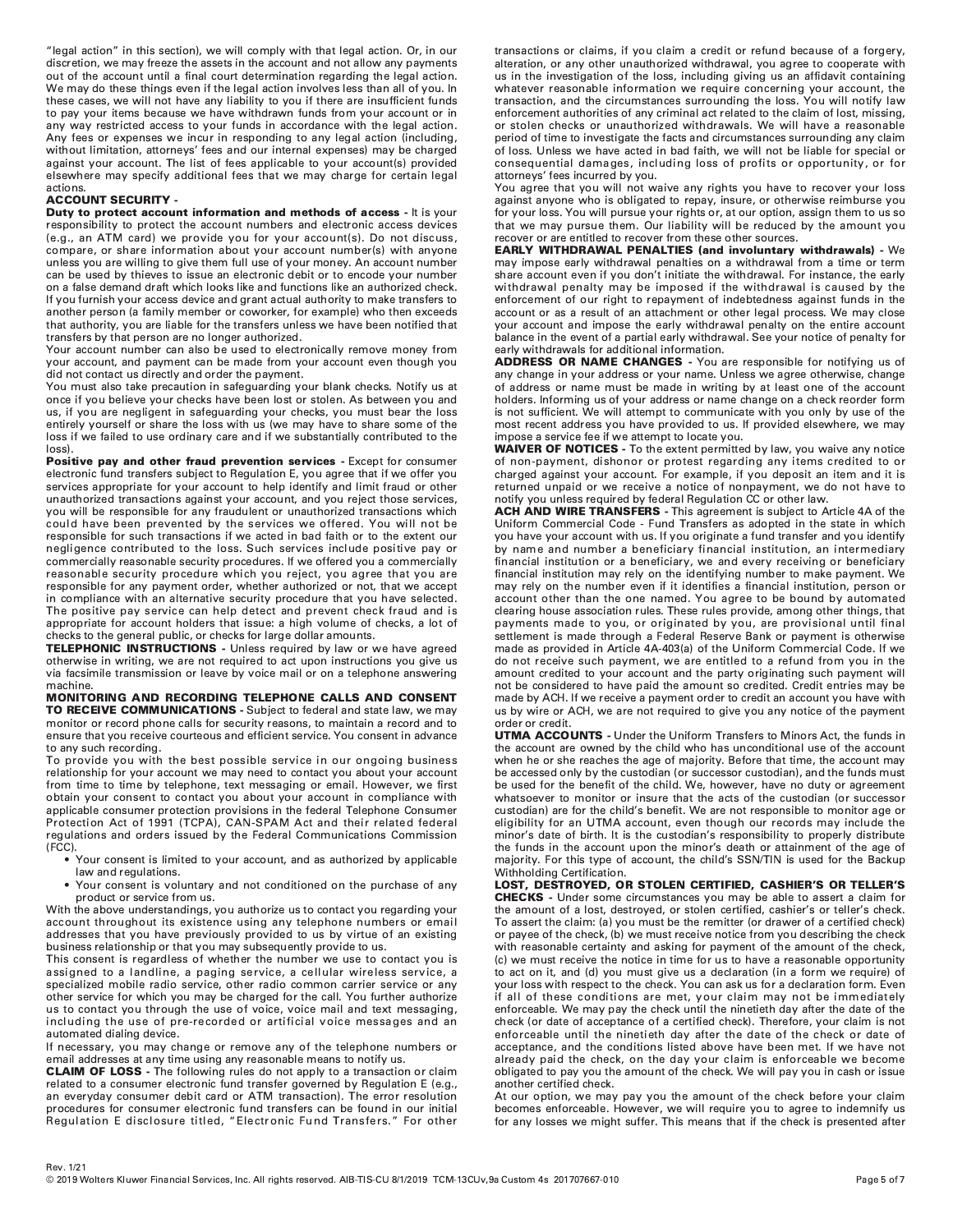we pay your claim, and we pay the check, you are responsible to cover our losses. We may require you to provide a surety bond to assure that you can pay us if we suffer a loss.

**NOTICE OF NEGATIVE INFORMATION**<br>Federal law requires us to provide the following notice to members before any "negative information" may be furnished to a nationwide consumer reporting agency. "Negative information" includes information concerning delinquencies, overdrafts or any form of default. This notice does not mean that we will be reporting such information about you, only that we may report such information about members that have not done what they are required to do under our agreement.

After providing this notice, additional negative information may be submitted without providing another notice.

We may report information about your account to credit bureaus. Late payments, missed payments or other defaults on your account may be reflected in your credit report.

# **TRUTH-IN-SAVINGS DISCLOSURE REGULAR SHARE SAVINGS ACCOUNT / MEDICAL SAVINGS ACCOUNT / YOUTH SAVINGS ACCOUNT / BENNY BENGAL ACCOUNT / CHRISTMAS CLUB ACCOUNT**

## **Rate Information:**

The dividend rate and annual percentage yield may change at any time, as determined by the credit union board of directors.

**Compounding and crediting - Dividends will be compounded every month.** Dividends will be credited to your account every month.

**Dividend period** - For this account type, the dividend period is monthly, for example, the beginning date of the first dividend period of the calendar year is January 1, and the ending date of such dividend period is January 31. All other dividend periods follow this same pattern of dates. The dividend declaration date follows the ending date of a dividend period, and for the example above is February 1.

If you close your share account before dividends are paid, you will not receive the accrued dividends.

# **Minimum balance requirements:**

The minimum required to open this account is the purchase of a share in the credit union. Please see the bylaw requirements in the Common Features section for additional information.

You must maintain a minimum daily balance of \$25.00 in your account to avoid a below share balance fee. If your account balance has stayed below \$25.00 for a total of 6 months, your account will be charged a below share balance fee of \$3.00 each quarter thereafter.

You must maintain a minimum average daily balance of \$25.00 in your account to obtain the disclosed annual percentage yield.

Average daily balance computation method - Dividends are calculated by the average daily balance method which applies a periodic rate to the average daily balance in the account for the period. The average daily balance is calculated by adding the balance in the account for each day of the period and dividing that figure by the number of days in the period. The period we use is the monthly dividend period.

Accrual of dividends on noncash deposits - Dividends will begin to accrue on the business day you place noncash items (for example, checks) to your account. **Transaction limitations:** 

The maximum automated teller machine withdrawal we allow is \$2,500.00 per day.

The above withdrawal limitation applies to this account in combination with share draft account(s).

During any statement period, you may not make more than six withdrawals or transfers to another credit union account of yours or to a third party by means of a preauthorized, automatic, or computer transfer, telephonic order or instruction, or by check, draft, debit card (if applicable), or similar order to a third party. If you exceed the transfer limitations set forth above, your account will be subject to closure by the credit union.

For Christmas Club accounts, if any withdrawal is made from the account before the end of the club year, then the account may be closed. **Fees and charges:** 

An excess withdrawal fee will be charged for each debit transaction in excess of the above limitations. Refer to separate fee schedule.

Par value of a share:

The par value of a share in this account is \$25.00.

# IRA SAVINGS / ROTH IRA SAVINGS ACCOUNT / **COVERDELL EDUCATION SAVINGS ACCOUNT**

# **Rate Information:**

The dividend rate and annual percentage yield may change at any time, as determined by the credit union board of directors.

Compounding and crediting - Dividends will be compounded every month. Dividends will be credited to your account every month.

**Dividend period** - For this account type, the dividend period is monthly, for example, the beginning date of the first dividend period of the calendar year is January 1, and the ending date of such dividend period is January 31. All other dividend periods follow this same pattern of dates. The dividend declaration date follows the ending date of a dividend period, and for the example above is February 1.

If you close your share account before dividends are paid, you will not receive the accrued dividends.

# **Minimum balance requirements:**

No minimum balance requirements apply to this account.

Average daily balance computation method - Dividends are calculated by the average daily balance method which applies a periodic rate to the average daily balance in the account for the period. The average daily balance is calculated by adding the balance in the account for each day of the period and dividing that figure by the number of days in the period. The period we use is the monthly dividend period.

Accrual of dividends on noncash deposits - Dividends will begin to accrue on the business day you place noncash items (for example, checks) to your account.

# **Transaction limitations:**

No transaction limitations apply to this account unless otherwise stated in the Common Features section.

# **BENGAL / JUNIOR DEBIT / FRESH START CHECKING ACCOUNT**

**Minimum balance requirements:** No minimum balance requirements apply to this account.

# **Transaction limitations:**

The maximum automated teller machine withdrawal we allow is \$2,500.00 per day.

The above withdrawal limitation applies to this account in combination with Savings account(s).

# **MEDICAL CHECKING ACCOUNT**

**Minimum balance requirements:** 

## No minimum balance requirements apply to this account. **Transaction limitations:**

No transaction limitations apply to this account unless otherwise stated in the Common Features section.

# **DIVIDEND CHECKING ACCOUNT**

# **Rate Information:**

The dividend rate and annual percentage yield may change at any time, as determined by the credit union board of directors.<br> **Compounding and crediting -** Dividends will be compounded every month.

Dividends will be credited to your account every month.

Dividend period - For this account type, the dividend period is monthly, for example, the beginning date of the first dividend period of the calendar year is January 1, and the ending date of such dividend period is January 31. All other dividend periods follow this same pattern of dates. The dividend declaration date follows the ending date of a dividend period, and for the example above is February 1.

If you close your share account before dividends are paid, you will not receive the accrued dividends.

# **Minimum balance requirements:**

You must maintain a minimum daily balance of \$500.00 in your account to avoid a low balance fee. If, during any monthly statement cycle, your account balance falls below the required minimum daily balance, your account will be subject to a low balance fee for that statement cycle. Refer to separate fee schedule.

Average daily balance computation method - Dividends are calculated by the average daily balance method which applies a periodic rate to the average daily balance in the account for the period. The average daily balance is calculated by adding the balance in the account for each day of the period and dividing that figure by the number of days in the period. The period we use is the monthly dividend period.

Accrual of dividends on noncash deposits - Dividends will begin to accrue on the business day you place noncash items (for example, checks) to your account.

# **Transaction limitations:**

The maximum automated teller machine withdrawal we allow is \$2,500.00 per dav.

The above withdrawal limitation applies to this account in combination with savings account(s).

# **SENIOR CLUB CHECKING ACCOUNT**

## **Rate Information:**

The dividend rate and annual percentage yield may change at any time, as determined by the credit union board of directors.

Compounding and crediting - Dividends will be compounded every month. Dividends will be credited to your account every month.

Dividend period - For this account type, the dividend period is monthly, for example, the beginning date of the first dividend period of the calendar year is January 1, and the ending date of such dividend period is January 31. All other dividend periods follow this same pattern of dates. The dividend declaration date follows the ending date of a dividend period, and for the example above is February 1.

If you close your share account before dividends are paid, you will not receive the accrued dividends.

# **Minimum balance requirements:**

No minimum balance requirements apply to this account.

Average daily balance computation method - Dividends are calculated by the average daily balance method which applies a periodic rate to the average daily balance in the account for the period. The average daily balance is calculated by adding the balance in the account for each day of the period and dividing that figure by the number of days in the period. The period we use is the monthly dividend period.

Accrual of dividends on noncash deposits - Dividends will begin to accrue on the business day you place noncash items (for example, checks) to your account.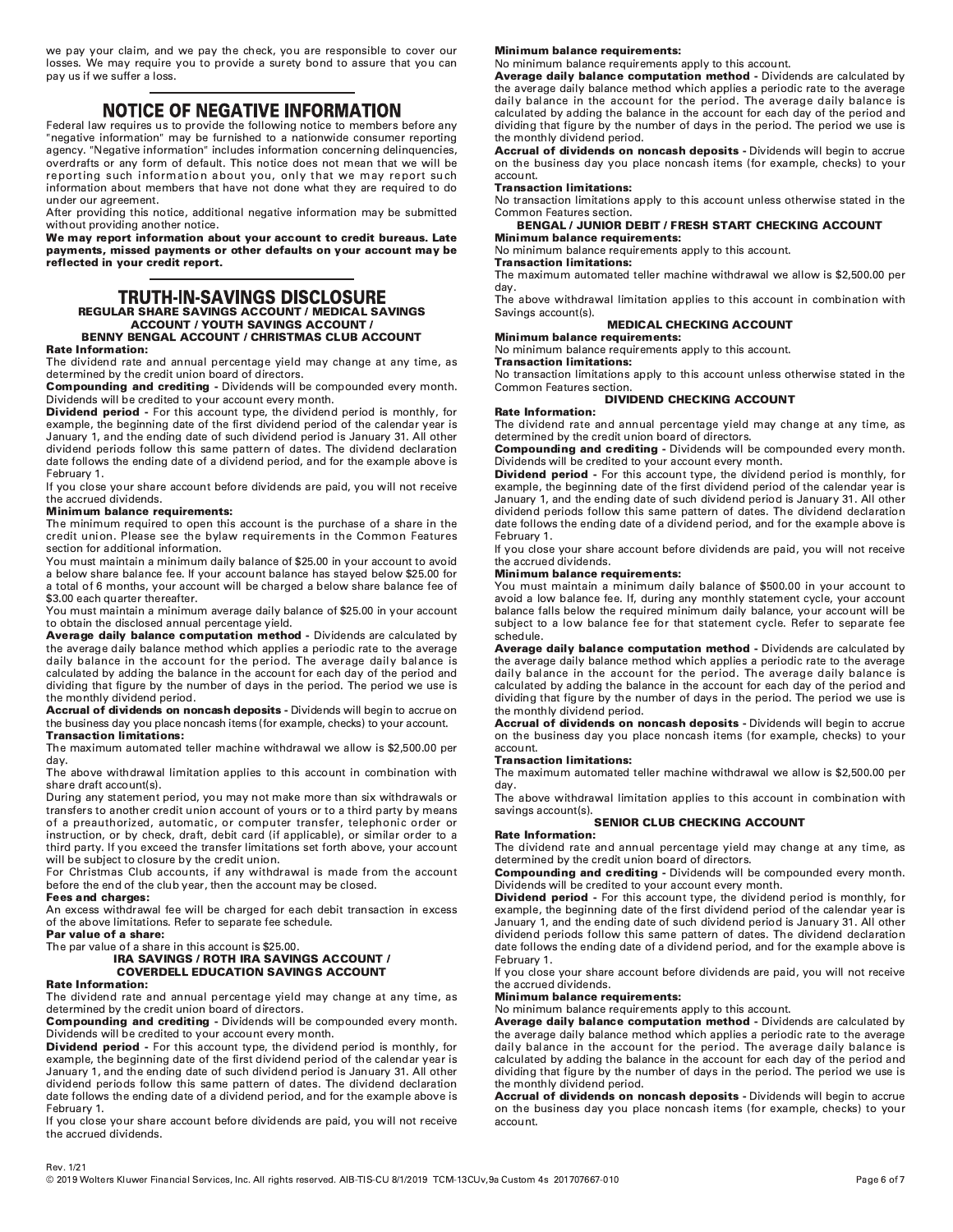# **Transaction limitations:**

The maximum automated teller machine withdrawal we allow is \$2,500.00 per day.

The above withdrawal limitation applies to this account in combination with savings account(s)

# **REWARDS PLUS CHECKING ACCOUNT**

- Qualifications To qualify for "REWARDS Plus Checking" rates, you must: Have 12 debit card point-of-sale transactions post and clear per
- "qualification cycle".
- Receive your monthly statement electronically.

Set up one direct deposit or one auto debit monthly.

"Qualification cycle" means a period beginning one day prior to the first day of the current statement cycle through one day prior to the close of the current statement cycle.

# **Rate Information:**

The dividend rate and annual percentage yield may change at any time, as determined by the credit union board of directors.

If monthly qualifications are not met, we will pay not less than the minimum rate on your account.

Compounding and crediting - Dividends will be compounded every month. Dividends will be credited to your account on the last day of each statement cycle.

**Dividend period** - For this account type, the dividend period is monthly, for example, the beginning date of the first dividend period of the calendar year is January 1, and the ending date of such dividend period is January 31. All other dividend periods follow this same pattern of dates. The dividend declaration date precedes the ending date of the dividend period, and for the example above is February 1.

If you close your account before dividends are paid, you will not receive the accrued dividends.

# **Minimum balance requirements:**

No minimum balance requirements apply to this account.<br>**Daily balance computation method** - Dividends are calculated by the daily balance method which applies a daily periodic rate to the balance in the account each day.

Accrual of dividends on noncash deposits - Dividends will begin to accrue on the business day you place noncash items (for example, checks) to your account.

ATM Fee Refunds - If you have met your qualifications for the month, we will refund domestic ATM fees up to \$4.99 per item and \$25 maximum. **MONEY MARKET ACCOUNT** 

## **Rate Information:**

The dividend rate and annual percentage yield may change at any time, as determined by the credit union board of directors.

Compounding and crediting - Dividends will be compounded every month. Dividends will be credited to your account every month.

Dividend period - For this account type, the dividend period is monthly, for example, the beginning date of the first dividend period of the calendar year is January 1, and the ending date of such dividend period is January 31. All other dividend periods follow this same pattern of dates. The dividend declaration date follows the ending date of a dividend period, and for the example above is February 1.

If you close your share account before dividends are paid, you will not receive the accrued dividends.

# **Minimum balance requirements:**

The minimum balance required to open this account is \$2,500.00. You must maintain a minimum daily balance of \$2,500.00 in your account to avoid a low balance fee. If, during any monthly statement cycle, your account balance falls below the required minimum daily balance, your account will be subject to a low balance fee for that statement cycle. Refer to separate fee schedule.

You must maintain a minimum average daily balance of \$25.00 in your account to obtain the disclosed annual percentage yield.

Average daily balance computation method - Dividends are calculated by the average daily balance method which applies a periodic rate to the average daily balance in the account for the period. The average daily balance is calculated by adding the balance in the account for each day of the period and dividing that figure by the number of days in the period. The period we use is the monthly dividend period.

Accrual of dividends on noncash deposits - Dividends will begin to accrue on the business day you place noncash items (for example, checks) to your account.

# **Transaction limitations:**

During any statement period, you may not make more than six withdrawals or transfers to another credit union account of yours or to a third party by means of a preauthorized, automatic, or computer transfer, telephonic order or instruction, or by check, draft, debit card (if applicable), or similar order to a third party. If you exceed the transfer limitations set forth above, your account will be subject to closure by the credit union.

# Fees and charges:

An excess withdrawal fee will be charged for each debit transaction in excess of the above limitations. Refer to separate fee schedule. **COMMON FEATURES** 

## **Bylaw requirements:**

You must complete payment of one share in any account as a condition of admission to membership.

If the balance in any account falls below the par value of one share, and you do not increase the balance to at least the par value of one share within six months of the reduction, you may be terminated from membership.

Transaction limitation - We reserve the right to at any time require not less than 60 days notice in writing before each withdrawal from an interest-bearing account other than a time deposit or demand deposit, or from any other savings account as defined by Regulation D.

Nature of dividends - Dividends are paid from current income and available earnings, after required transfers to reserves at the end of a dividend period.

National Credit Union Share Insurance Fund - Member accounts in this credit union are federally insured by the National Credit Union Share Insurance Fund.

Overdraft Fee Transaction Categories - The categories of transactions for which an overdraft fee may be imposed are those by any of the following means: share draft, in-person withdrawal, ATM withdrawal, or other electronic means.

Please refer to our separate fee schedule for additional information about charges.

Please refer to our separate rate sheet for current dividend rate and annual percentage yield information.

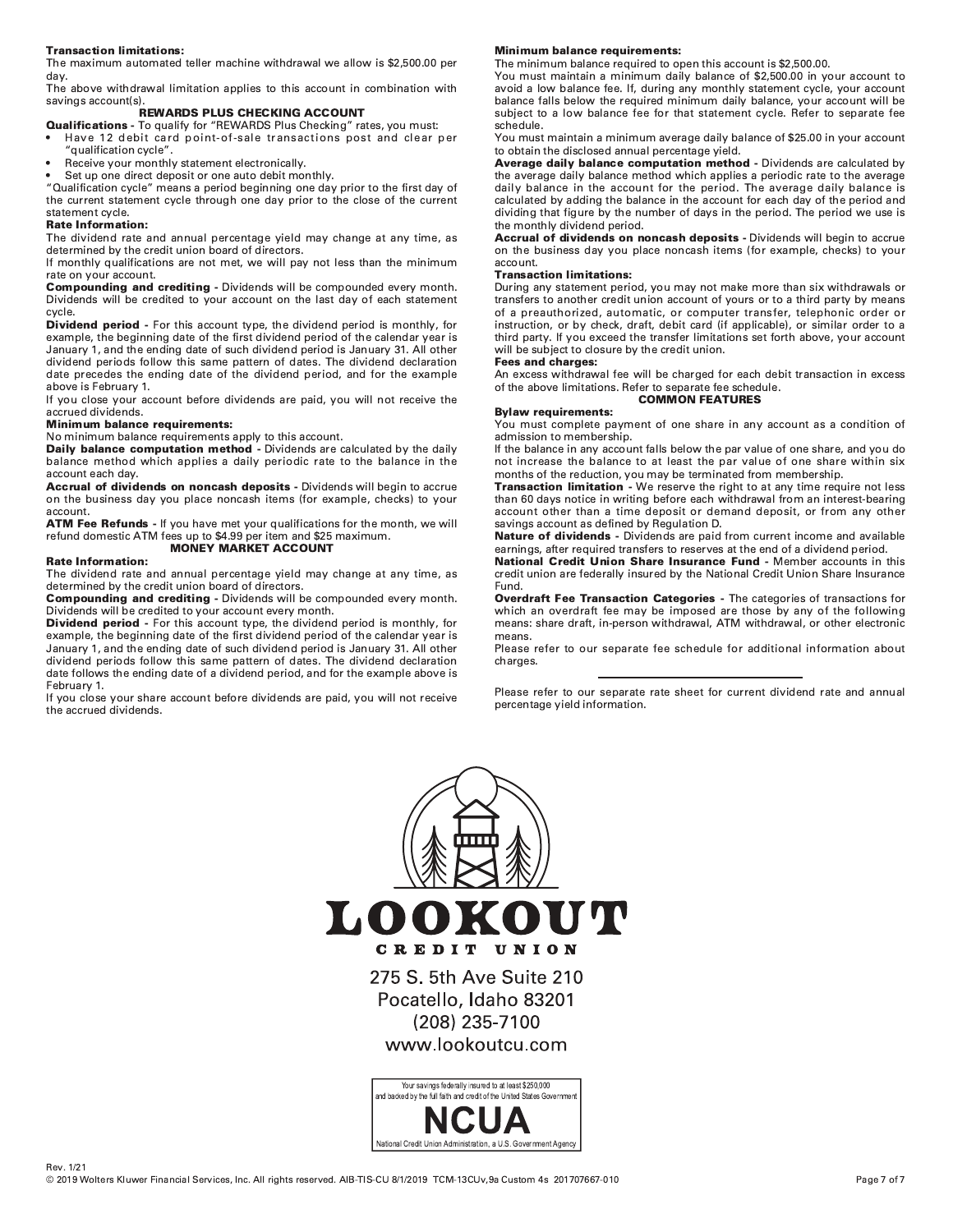# **ELECTRONIC FUND TRANSFERS YOUR RIGHTS AND RESPONSIBILITIES**

Indicated below are types of Electronic Fund Transfers we are capable of handling, some of which may not apply to your account. Please read this disclosure carefully because it tells you your rights and obligations for the transactions listed. You should keep this notice for future reference.

Electronic Fund Transfers Initiated By Third Parties. You may authorize a third party to initiate electronic fund transfers between your account and the third party's account. These transfers to make or receive payment may be one-time occurrences or may recur as directed by you. These transfers may use the Automated Clearing House (ACH) or other payments network. Your authorization to the third party to make these transfers can occur in a number of ways. For example, your authorization to convert a check or draft to an electronic fund transfer or to electronically pay a returned check or draft charge can occur when a merchant provides you with notice and you go forward with the transaction (typically, at the point of purchase, a merchant will post a sign and print the notice on a receipt). In all cases, these third party transfers will require you to provide the third party with your account number and credit union information. This information can be found on your check or draft as well as on a deposit or withdrawal slip. Thus, you should only provide your credit union and account information (whether over the phone, the Internet, or via some other method) to trusted third parties whom .<br>you have authorized to initiate these electronic fund transfers. Examples of these transfers include, but are not limited to:

- Preauthorized credits. You may make arrangements for certain direct deposits to be accepted into your checking or Savings S-00 account(s).
- Preauthorized payments. You may make arrangements to pay certain recurring bills from your checking or Savings S-00 account(s).
- Electronic check or draft conversion. You may authorize a merchant or other pavee to make a one-time electronic payment from your checking account using information from your check or draft to pay for purchases or pay bills.
- . Electronic returned check or draft charge. You may authorize a merchant or other payee to initiate an electronic funds transfer to collect a charge in the event a check or draft is returned for insufficient funds.

24-Hour Account Access - Access your account through Home Banking at www.lookoutcu.com or through the phone audio teller (PAT) at 208-235-7101 using your account number and a personal identification number, to:

- transfer funds from checking to savings
- transfer funds from savings to checking or savings
- transfer funds from line of credit to checking or savings
- make payments from checking or savings to loan accounts with us
- get information about:
- account balances, tax information, statement information, hours, rates, order checks, change PIN, Loan Calculator, and credit union news
- complete online applications for: PAT, new member, new loan, estatements and online banking
- withdraw funds from your account (check mailed to you)

Please also see Limitations on frequency of transfers section regarding limitations that apply to telephone transfers.

# ATM Transfers - types of transfers, frequency and dollar limitations, and charges - You may access your account(s) by ATM using your Lookout

Credit Union ATM Access Card and personal identification number or VISA DEBIT CARD and personal identification number or MASTERCARD DEBIT CARD and personal identification number, to:

- make deposits to checking or savings account(s)
- get cash withdrawals from checking account(s) and/or S-00 accounts
	- you may make no more than 30 withdrawals per day
	- you may withdraw no more than \$2,500,00 per day
	- there is a charge per withdrawal for transactions outside the CO-OP Network (refer to separate fee schedule)
- transfer funds from savings to checking account(s)
- transfer funds from checking to savings account(s)
- change your personal identification number at Lookout Credit Union owned ATMs
- · get information about:
- the account balance of your checking or savings accounts
- Some of these services may not be available at all terminals.

Please also see Limitations on frequency of transfers section regarding limitations that apply to ATM transfers.

Types of VISA DEBIT CARD or MASTERCARD DEBIT CARD Transactions - You may access your checking account(s) to purchase goods (in person, online, or by phone), pay for services (in person, online, or by phone), get cash from a merchant, if the merchant permits, or from a participating financial institution, and do anything that a participating merchant will accept.

If you wish to pay for goods or services over the Internet, you may be required to provide card number security information before you will be permitted to complete the transaction.

If the balance in your account is not sufficient to pay the transaction amount, the Credit Union will pay the amount and treat the transaction as a request to transfer funds from other deposit accounts, approved overdraft protection accounts or loan accounts that you have established with the Credit Union. If you initiate a transaction that overdraws your Account, you agree to make

immediate payment of any overdrafts together with any service charges to the Credit Union. In the event of repeated overdrafts, the Credit Union may terminate all services under this Agreement.

# VISA DEBIT CARD or MASTERCARD DEBIT CARD Transactions frequency and dollar limitations - Using your debit card:

- vou may make no more than 30 transactions per day
- you may not exceed \$2,500.00 in transactions per day

# Please also see Limitations on frequency of transfers section regarding limitations that apply to debit card transactions.

Visa Currency Conversion. When you use your VISA DEBIT CARD at a merchant that settles in currency other than US dollars, the charge will be converted into the US dollar amount. The currency conversion rate used to determine the transaction amount in US dollars is either a rate selected by Visa from the range of rates available in wholesale currency markets for the applicable central processing date, which rate may vary from the rate Visa itself receives, or the government-mandated rate in effect for the applicable central processing date. The conversion rate in effect on the processing date may differ from the rate in effect on the transaction date or posting date.

Visa USA charges us a .8% International Service Assessment on all international transactions, regardless of whether there is a currency conversion. If there is a currency conversion, the International Service Assessment is 1% of the transaction. In either case, we pass this international transaction fee on to you. An international transaction is a transaction where the country of the merchant is outside the USA.

Mastercard® Currency Conversion. If you effect a transaction with your MASTERCARD DEBIT CARD in a currency other than US Dollars, Mastercard®<br>will convert the charge into a US Dollar amount. The Mastercard currency conversion procedure includes use of either a government-mandated exchange rate, or a wholesale exchange rate selected by Mastercard. The exchange rate Mastercard uses will be a rate in effect on the day the transaction is processed. This rate may differ from the rate in effect on the date of purchase or the date the transaction was posted to your account.

Mastercard charges us a Currency Conversion Assessment of 20 basis points (.2% of the transaction) for performing the currency conversion. In addition, Mastercard charges us an Issuer Cross-Border Assessment of 80 basis points (.8% of the transaction) on all cross-border transactions regardless of whether there is a currency conversion. As a result, we charge you a Currency Conversion fee of .2% and a Cross-Border Transaction fee of .8%. The Cross-Border Transaction fee is charged on all cross-border transactions regardless of whether there is a currency conversion. A cross-border transaction is a transaction processed through the Global Clearing Management System or the Mastercard Debit Switch in which the country of the merchant is different than the country of the cardholder.

Advisory Against Illegal Use. You agree not to use your card(s) for illegal gambling or other illegal purpose. Display of a payment card logo by, for example, an online merchant does not necessarily mean that transactions are lawful in all jurisdictions in which the cardholder may be located.

**Ownership of Cards.** Any Card or other device which we supply to you is our property and must be returned to us, or to any person whom we authorize to act as our agent, or to any person who is authorized to honor the Card, immediately according to instructions. The Card may be repossessed at any time at our sole discretion without demand or notice. You cannot transfer your Card or account to another person.

**Honoring the Card.** Neither we nor merchants authorized to honor the Card will be responsible for the failure or refusal to honor the Card or any other device we supply to you. If a merchant agrees to give you a refund or adjustment, you agree to accept a credit to your account in lieu of a cash refund.

Security of Personal Identification Number (PIN). You may use your PIN with your electronic funds transfer. The PIN issued to you is for your security purposes. Any PIN issued to you is confidential and should not be disclosed to third parties or recorded on or with the Card. You are responsible for safekeeping your PIN. You agree not to disclose or otherwise make your PIN available to anyone not authorized to sign on your accounts. If you authorize anyone to use your PIN, that authority shall continue until you specifically revoke such authority by notifying the Credit Union. You understand that any joint owner you authorize to use a PIN may withdraw or transfer funds from any of your accounts. If you fail to maintain the security of this PIN and the Credit Union suffers a loss, we may terminate your EFT services immediately.

Limitations on frequency of transfers. In addition to those limitations on transfers elsewhere described, if any, the following limitations apply:

- For security purposes, there are other limits on the frequency and amount of transfers available at ATMs.
- During any month, you may not make more than six withdrawals or transfers from a savings account(s) to another credit union account of yours or to a third party by means of a preauthorized, automatic, or computer transfer, telephonic order or instruction, or by check, draft, debit card (if applicable), or similar order to a third party. If you exceed the transfer limitations set forth above, a fee may be assessed and/or your account may be subject to closure by the credit union.

# **FEES**

- We do not charge for direct deposits to any type of account.
- We do not charge for preauthorized payments from any type of account. • Please refer to our separate fee schedule for additional information about fees.

Except as indicated elsewhere, we do not charge for these electronic fund transfers.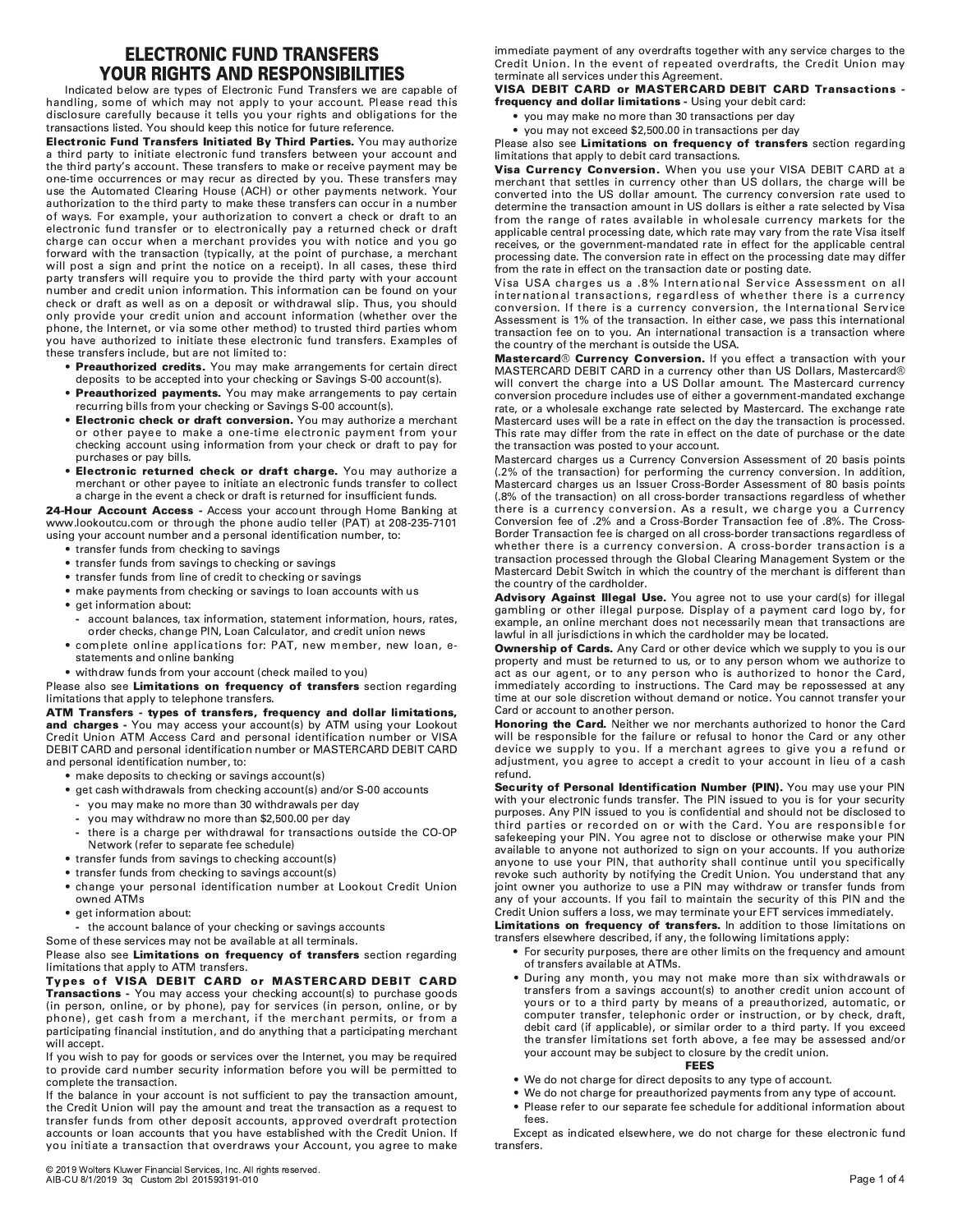ATM Operator/Network Fees. When you use an ATM not owned by us, you may be charged a fee by the ATM operator or any network used (and you may be charged a fee for a balance inquiry even if you do not complete a fund transfer).

## **DOCUMENTATION**

- . Terminal transfers. You can get a receipt at the time you make a transfer to or from your account using an automated teller machine or point-of-sale terminal. However, you may not get a receipt if the amount of the transfer is \$15 or less.
- . Preauthorized credits. If you have arranged to have direct deposits made to your account at least once every 60 days from the same person or company, you can call us at (208) 235-7100 or 1-888-847-8328 to find out whether or not the deposit has been made.

## • Periodic statements.

You will get a monthly account statement from us for your checking and savings (with an ATM card) accounts.

You will get a monthly account statement from us for your savings (without an ATM card) accounts, unless there are no transfers in a particular month. In any case, you will get a statement at least quarterly.

# PREAUTHORIZED PAYMENTS

. Right to stop payment and procedure for doing so. If you have told us in advance to make regular payments out of your account, you can stop any of these payments. Here is how:

Call or write us at the telephone number or address listed in this disclosure in time for us to receive your request 3 business days or more before the payment is scheduled to be made. If you call, we may also require you to put your request in writing and get it to us within 14 days after you call.

We will charge you for each item presented. Refer to separate fee schedule.

- Notice of varying amounts. If these regular payments may vary in amount, the person you are going to pay will tell you, 10 days before each payment, when it will be made and how much it will be. (You may choose instead to get this notice only when the payment would differ by more than a certain amount from the previous payment, or when the amount would fall outside certain limits that you set.)
- Liability for failure to stop payment of preauthorized transfer. If you order us to stop one of these payments 3 business days or more before the transfer is scheduled, and we do not do so, we will be liable for your losses or damages.

## **FINANCIAL INSTITUTION'S LIABILITY**

Liability for failure to make transfers. If we do not complete a transfer to or from your account on time or in the correct amount according to our agreement with you, we will be liable for your losses or damages. However, there are some exceptions. We will not be liable, for instance:

- (1) For preauthorized transfers, if through no fault of the Credit Union, the payment information for a pre-authorized transfer is not received.
- If, through no fault of ours, there is not enough money in your accounts  $(2)$ to complete the transaction, if any funds in your accounts necessary to complete the transaction are held as uncollected funds pursuant to our Funds Availability Policy, or if the transaction involves a loan request exceeding your credit limit.
- (3) If you used your Card or PIN in an incorrect manner.
- (4) If the automated teller machine where you are making the transfer does not have enough cash.
- (5) If the terminal or system was not working properly and you knew about the breakdown when you started the transfer.
- If circumstances beyond our control (such as fire or flood) prevent the  $(6)$ transfer, despite reasonable precautions that we have taken.
- (7) If the money in your account is subject to legal process or other claim.
- (8) If funds in your account are pledged as collateral or frozen because of a delinquent loan.
- (9) If the error was caused by a system of any participating ATM network.
- (10) If the electronic transfer is not completed as a result of your willful or negligent use of your Card, PIN, or any EFT facility for making such transfers.
- (11) There may be other exceptions stated in our agreement with you. **CONFIDENTIALITY**

We will disclose information to third parties about your account or the transfers you make:

(1) where it is necessary for completing transfers; or

- (2) in order to verify the existence and condition of your account for a third party, such as a credit bureau or merchant; or
- $(3)$ if your account is eligible for emergency cash and/or emergency card replacement services, and you request such services, you agree that we may provide personal information about you and your account that is necessary to provide you with the requested service(s); or
- (4) in order to comply with government agency or court orders; or
- (5) as explained in the separate Privacy Disclosure.

# **UNAUTHORIZED TRANSFERS**

# (a) Consumer liability.

Generally. Tell us AT ONCE if you believe your card and/or PIN has been lost or stolen, or if you believe that an electronic fund transfer has been made without your permission using information from your check or draft. Telephoning is the best way of keeping your possible losses down. You could lose all the money in your account (plus your maximum overdraft line of credit). If you tell us within 2 business days after you learn of the loss or theft of your card and/or PIN, you can lose no more than \$50 if someone used your card and/or PIN without your permission.

If you do NOT tell us within 2 business days after you learn of the loss or theft of your card and/or PIN, and we can prove we could have stopped someone from using your card and/or PIN without your permission if you had told us, you could lose as much as \$500.

Also, if your statement shows transfers that you did not make, including those made by card, PIN or other means, tell us at once. If you do not tell us within 60 days after the statement was mailed to you, you may not get back any money you lost after the 60 days if we can prove that we could have stopped someone from taking the money if you had told us in time.

If a good reason (such as a long trip or a hospital stay) kept you from telling us, we will extend the time periods.

• Additional Limit on Liability for Visa® debit card. Unless you have been negligent or have engaged in fraud, you will not be liable for any unauthorized transactions using your lost or stolen Visa® debit card. This additional limit on liability does not apply to ATM transactions outside of the U.S., to ATM transactions not sent over Visa or Plus networks, or to transactions using your Personal Identification Number which are not processed by VISA®. Visa is a registered trademark of Visa International Service Association.

• Additional Limits on Liability for Mastercard® debit card, when used for point-of-sale transactions. You will not be liable for any unauthorized transactions using your Mastercard® debit card, if. (i) you can demonstrate that you have exercised reasonable care in safeguarding your card from the risk of loss or theft, and (ii) upon becoming aware of a loss or theft, you promptly report the loss or theft to us. Mastercard is a registered trademark, and the circles design is a trademark of Mastercard International Incorporated.

(b) Contact in event of unauthorized transfer. If you believe your card and/or PIN has been lost or stolen, call or write us at the telephone number or address listed in this disclosure. You should also call the number or write to the address listed in this disclosure if you believe a transfer has been made using the information from your check or draft without your permission.

# **ERROR RESOLUTION NOTICE**

In Case of Errors or Questions About Your Electronic Transfers, Call or Write us at the telephone number or address listed in this disclosure, as soon as you can, if you think your statement or receipt is wrong or if you need more information about a transfer listed on the statement or receipt. We must hear from you no later than 60 days after we sent the FIRST statement on which the problem or error appeared.

- (1) Tell us your name and account number (if any).
- (2) Describe the error or the transfer you are unsure about, and explain as clearly as you can why you believe it is an error or why you need more information.
- (3) Tell us the dollar amount of the suspected error.

If you tell us orally, we may require that you send us your complaint or question in writing within 10 business days.

We will determine whether an error occurred within 10 business days (5 business days for Visa® debit card point-of-sale transactions processed by Visa and 20 business days if the transfer involved a new account) after we hear from you and will correct any error promptly. If we need more time, however, we may take up to 45 days (90 days if the transfer involved a new account, a pointof-sale transaction, or a foreign-initiated transfer) to investigate your complaint or question. If we decide to do this, we will credit your account within 10 business days (5 business days for Visa® debit card point-of-sale transactions processed by Visa and 20 business days if the transfer involved a new account) .<br>for the amount you think is in error, so that you will have the use of the money during the time it takes us to complete our investigation. If we ask you to put your complaint or question in writing and we do not receive it within 10 business days, we may not credit your account. Your account is considered a new account for the first 30 days after the first deposit is made, unless each of you already has an established account with us before this account is opened.

We will tell you the results within three business days after completing our investigation. If we decide that there was no error, we will send you a written explanation.

You may ask for copies of the documents that we used in our investigation.

LOOKOUT CREDIT UNION OPERATIONS DEPARTMENT 275 S. 5TH AVE., SUITE 210 POCATELLO, IDAHO 83201 Business Days: Monday through Friday Except Federal Holidays observed by the credit union

Phone: (208) 235-7100 or toll-free 1-888-847-8328

MORE DETAILED INFORMATION IS AVAILABLE ON REQUEST

NOTICES. All notices from us will be effective when we have mailed them or delivered them to your last known address in the Credit Union's records. Notices from you will be effective when received by the Credit Union at the address specified in this Agreement. We reserve the right to change the terms and conditions upon which this service is offered. We will mail notice to you at least twenty-one (21) days before the effective date of any change. Use of this service is subject to existing regulations governing the Credit Union account and any future changes to those regulations.

TERMINATION OF EFT SERVICES. You may terminate this Agreement or any EFT service under this Agreement at any time by notifying us in writing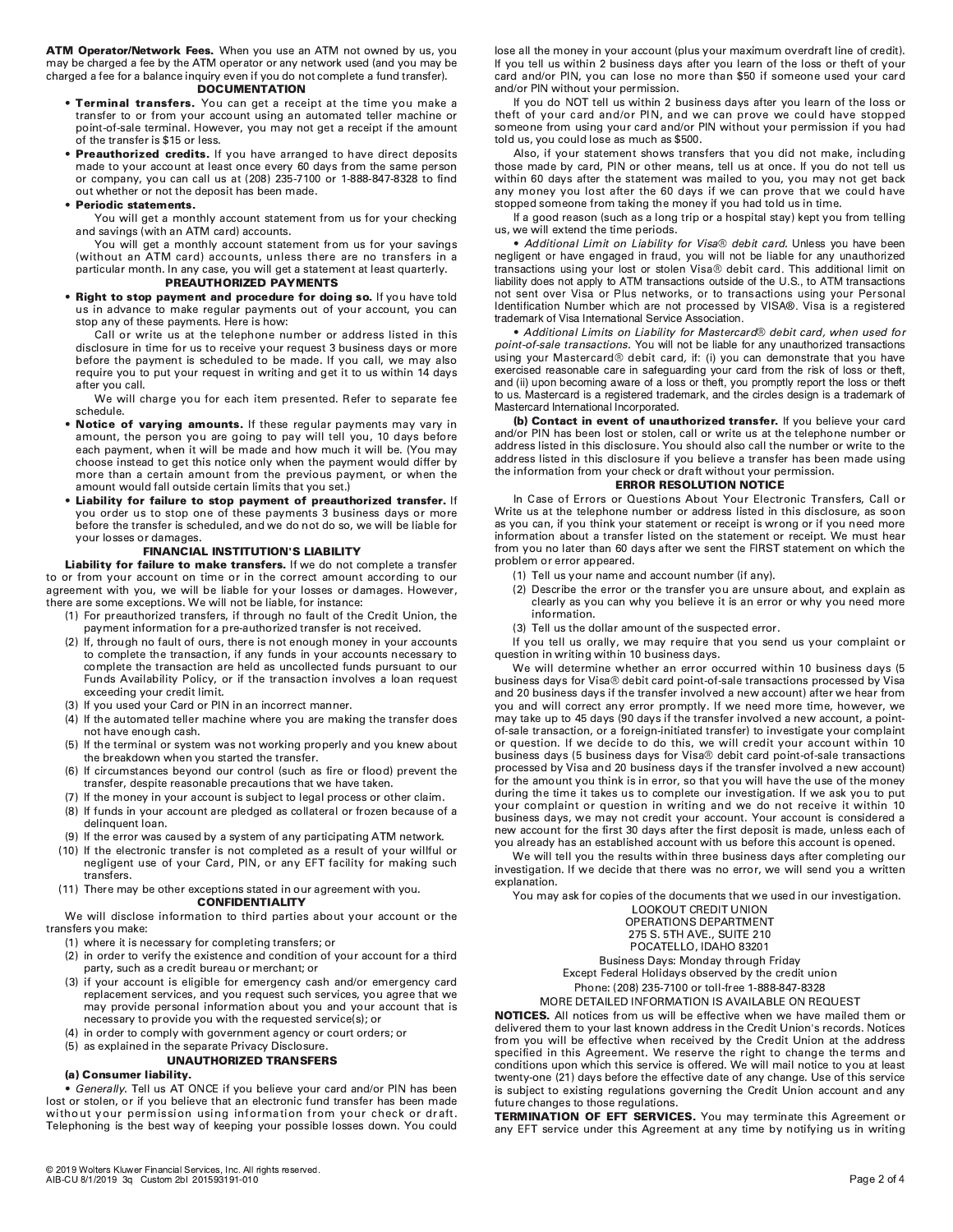and stopping your use of your Card and any PIN. Upon request, you must return all Cards to the Credit Union. You also agree to notify any participating merchants that authority to make bill payment transfers has been revoked. We may also terminate this Agreement at any time by notifying you orally or in writing. If we terminate this Agreement, we may notify any participating merchants making preauthorized debits or credits to any of your accounts that this Agreement has been terminated and that we will not accept any further preauthorized transaction instructions. We may also program our computer to not accept your Card or PIN for any EFT service. Whether you or the Credit Union terminates this Agreement, the termination shall not affect your obligations under this Agreement for any EFTs made prior to termination.

**GOVERNING LAW.** This Agreement is governed by the Bylaws of the Credit Union, federal laws and regulations, the laws and regulations of the state of Idaho and local clearinghouse rules, as amended from time to time. Any disputes regarding this Agreement shall be subject to the jurisdiction of the court of the county in which the Credit Union is located.

**ENFORCEMENT.** You are liable to us for any loss, cost or expenses we incur resulting from your failure to follow this Agreement. You authorize us to deduct any such loss, costs or expenses from your account without prior notice to you. If we bring a legal action to collect any amount due under or to enforce this Agreement, we shall be entitled, subject to applicable law, to payment of reasonable attorney's fees and costs, including fees on any appeal, bankruptcy proceedings, and any post-judgement collection actions.

# **NOTICE OF ATM/NIGHT DEPOSIT FACILITY USER PRECAUTIONS**

As with all financial transactions, please exercise discretion when using an automated teller machine (ATM) or night deposit facility. For your own safety, be careful. The following suggestions may be helpful.

- Prepare for your transactions at home (for instance, by filling out a  $1.$ deposit slip) to minimize your time at the ATM or night deposit facility.
- Mark each transaction in your account record, but not while at the ATM  $\overline{2}$ . or night deposit facility. Always save your ATM receipts. Don't leave them at the ATM or night deposit facility because they may contain important account information.
- Compare your records with the account statements or account histories  $\overline{3}$ that you receive.
- Don't lend your ATM card to anyone.  $\overline{4}$
- Remember, do not leave your card at the ATM. Do not leave any 5. documents at a night deposit facility.
- Protect the secrecy of your Personal Identification Number (PIN). Protect 6. your ATM card as though it were cash. Don't tell anyone your PIN. Don't give anyone information regarding your ATM card or PIN over the telephone. Never enter your PIN in any ATM that does not look genuine, has been modified, has a suspicious device attached, or is operating in a suspicious manner. Don't write your PIN where it can be discovered. For example, don't keep a note of your PIN in your wallet or purse.
- $\overline{7}$ . Prevent others from seeing you enter your PIN by using your body to shield their view.
- If you lose your ATM card or if it is stolen, promptly notify us. You 8 should consult the other disclosures you have received about electronic fund transfers for additional information about what to do if your card is lost or stolen.
- When you make a transaction, be aware of your surroundings. Look out for suspicious activity near the ATM or night deposit facility, particularly if it is after sunset. At night, be sure that the facility (including the parking area and walkways) is well lighted. Consider having someone accompany you when you use the facility, especially after sunset. If you observe any problem, go to another ATM or night deposit facility.
- Don't accept assistance from anyone you don't know when using an 10. ATM or night deposit facility.
- $11.$ If you notice anything suspicious or if any other problem arises after you have begun an ATM transaction, you may want to cancel the transaction, pocket your card and leave. You might consider using another ATM or coming back later.
- $12<sup>2</sup>$ Don't display your cash; pocket it as soon as the ATM transaction is completed and count the cash later when you are in the safety of your own car, home, or other secure surrounding.
- At a drive-up facility, make sure all the car doors are locked and all of 13. the windows are rolled up, except the driver's window. Keep the engine running and remain alert to your surroundings.
- We want the ATM and night deposit facility to be safe and convenient  $14.$ for you. Therefore, please tell us if you know of any problem with a facility. For instance, let us know if a light is not working or there is any damage to a facility. Please report any suspicious activity or crimes to both the operator of the facility and the local law enforcement officials immediately.

# YOUR ABILITY TO WITHDRAW FUNDS

This policy statement applies to "transaction" accounts. Transaction accounts, in general, are accounts which permit an unlimited number of payments to third persons and an unlimited number of telephone and preauthorized transfers to other accounts of yours with us. Share draft accounts are the most common transaction accounts. Feel free to ask us

whether any of your other accounts might also be under this policy.

Our policy is to make funds from your check deposits available to you on the second business day after the day we receive your deposit, with the first \$225 available on the first business day after the day of your deposit. Electronic direct deposits will be available on the day we receive the deposit. Cash, wire transfers, and some specified check deposits will also be available before the second business day, as detailed below. Once the funds are available, you can withdraw them in cash and we will use the funds to pay checks that you have written.

Please remember that even after we have made funds available to you, and you have withdrawn the funds, you are still responsible for checks you deposit that are returned to us unpaid and for any other problems involving your deposit.

# DETERMINING THE AVAILABILITY OF A DEPOSIT

For determining the availability of your deposits, every day is a business day, except Saturdays, Sundays, and federal holidays. If you make a deposit before closing on a business day that we are open, we will consider that day to be the day of your deposit. However, if you make a deposit after closing or on a day we are not open, we will consider that the deposit was made on the next business day we are open.

If you make a deposit at an ATM before 3:00 P.M. on a business day that we are open, we will consider that day to be the day of your deposit. However, if you make a deposit at an ATM after 3:00 P.M. or on a day we are not open, we will consider that the deposit was made on the next business day we are open. **Same-Day Availability** 

Funds from electronic direct deposits to your account will be available on the day we receive the deposit.

# **Next-Day Availability**

Funds from the following deposits are available on the first business day after the day of your deposit:

U.S. Treasury checks that are payable to you.

Wire transfers.

Checks drawn on Lookout Credit Union.

If you make the deposit in person to one of our employees, funds from the following deposits are also available on the first business day after the day of vour deposit:

Cash.

State and local government checks that are payable to you.

Cashier's, certified, and teller's checks that are payable to you.

Federal Reserve Bank checks, Federal Home Loan Bank checks, and postal money orders, if these items are payable to you.

If you do not make your deposit in person to one of our employees (for example, if you mail the deposit), funds from these deposits will be available on the second business day after the day we receive your deposit.

## **Other Check Deposits Subject to Second-Day Availability**

The first \$225 from a deposit of other checks will be available on the first business day after the day of your deposit. The remaining funds will be available on the second business day after the day of your deposit.

For example, if you deposit a check of \$700 on a Monday, \$225 of the deposit is available on Tuesday. The remaining \$475 is available on Wednesdav.

If we cash a check for you that is drawn on another bank, we may withhold the availability of a corresponding amount of funds that are already in your account. Those funds will be available at the time funds from the check we cashed would have been available if you had deposited it.

If we accept for deposit a check that is drawn on another bank, we may make funds from the deposit available for withdrawal immediately but delay your availability to withdraw a corresponding amount of funds that you have on deposit in another account with us. The funds in the other account would then not be available for withdrawal until the time periods that are described elsewhere in this disclosure for the type of check that you deposited.

# **LONGER DELAYS MAY APPLY**

Funds you deposit by check may be delayed for a longer period under the following circumstances:

- We believe a check you deposit will not be paid.
- You deposit checks totaling more than \$5,525 on any one day.
- You redeposit a check that has been returned unpaid.
- You have overdrawn your account repeatedly in the last six months.
- There is an emergency, such as failure of computer or communications equipment.

We will notify you if we delay your ability to withdraw funds for any of these reasons, and we will tell you when the funds will be available. They will generally be available no later than the seventh business day after the day of vour deposit.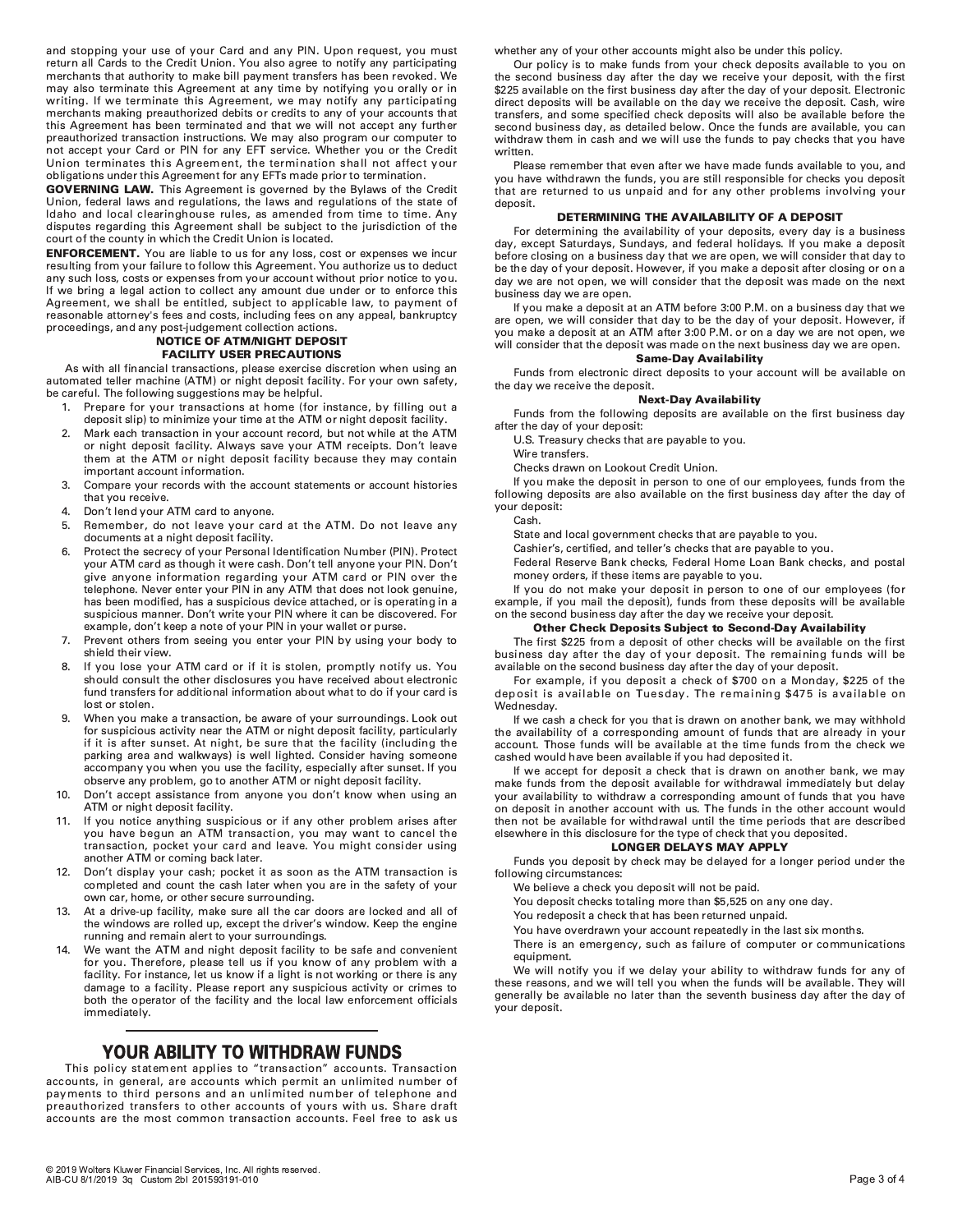# **SPECIAL RULES FOR NEW ACCOUNTS**

If you are a new member, the following special rules will apply during the first 30 days your account is open.

Funds from electronic direct deposits to your account will be available on the day we receive the deposit. Funds from deposits of cash, wire transfers, and the first \$5,525 of a day's total deposits of cashier's, certified, teller's, traveler's, and federal, state and local government checks will be available on the first business day after the day of your deposit if the deposit meets certain conditions. For example, the checks must be payable to you (and you may have to use a special deposit slip). The excess over \$5,525 will be available on the ninth business day after the day of your deposit. If your deposit of these checks (other than a U.S. Treasury check) is not made in person to one of our employees, the first \$5,525 will not be available until the second business day after the day of your deposit.

Funds from all other check deposits will be available on the 21st business day after the day of your deposit.

# **DEPOSITS AT AUTOMATED TELLER MACHINES**

Funds from any deposits (cash or checks) made at automated teller machines (ATMs) will be available on the second business day after the day of deposit, except that U.S. Treasury checks that are payable to you deposited at<br>ATMs that we own or operate will be available on the first business day after the day of deposit. Also, the first \$225 of a deposit made at ATMs we own or operate will be available on the first business day after the day of deposit. Checks drawn on Lookout Credit Union will be available on the first business day after the day of deposit if the deposit is made at an ATM located on our premises.



275 S. 5th Ave Suite 210 Pocatello, Idaho 83201 (208) 235-7100 www.lookoutcu.com



Rev. 6/20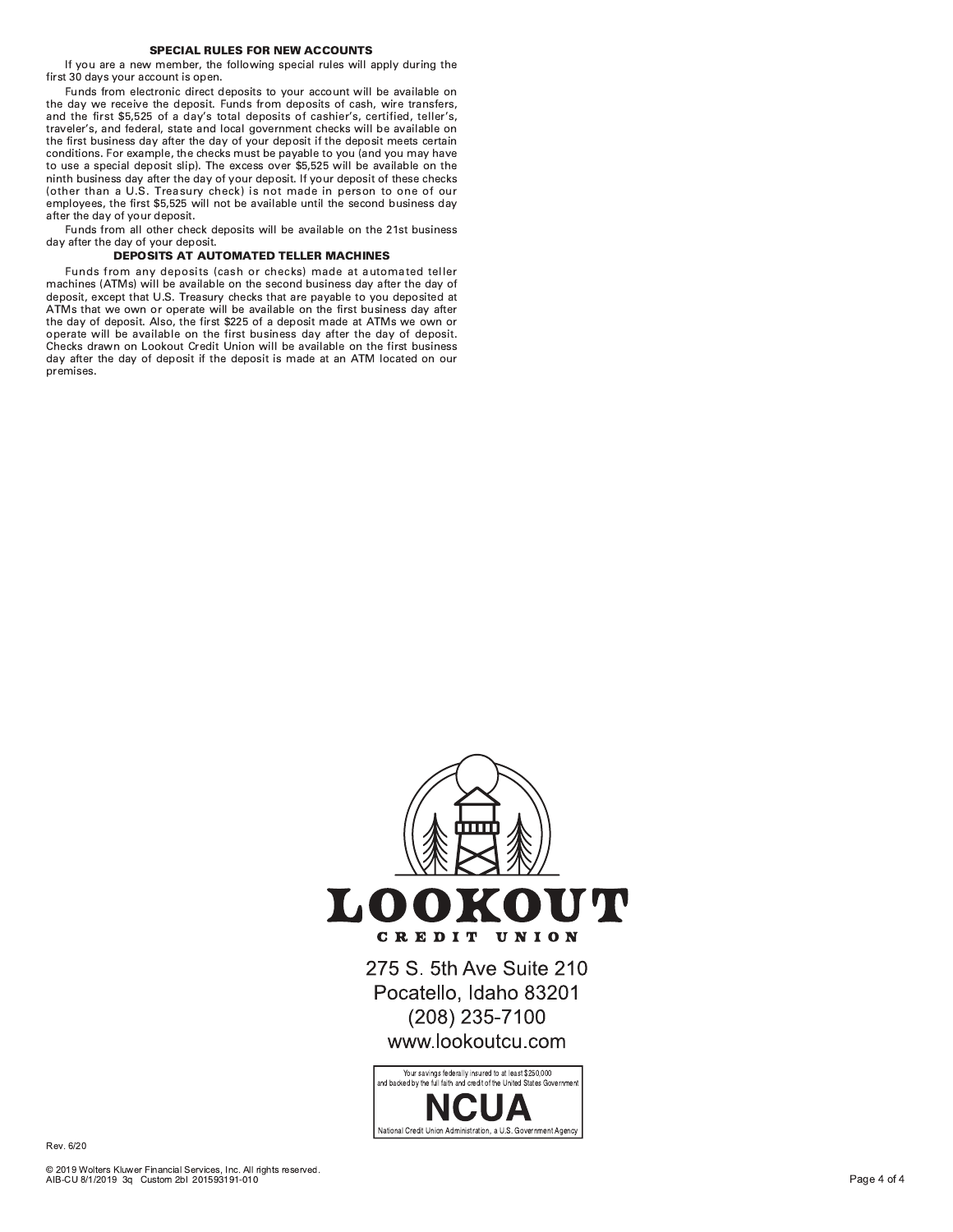

# **SERVICE FEE SCHEDULE**

| <b>ACH Origination</b>                                               |  |
|----------------------------------------------------------------------|--|
| <b>ATM</b>                                                           |  |
|                                                                      |  |
|                                                                      |  |
|                                                                      |  |
| ATM, Debit & Credit Card                                             |  |
|                                                                      |  |
|                                                                      |  |
| Lost Card Replacement Rush w/Express Mail \$40.00                    |  |
|                                                                      |  |
|                                                                      |  |
| <b>Cashier's/Teller Check</b>                                        |  |
|                                                                      |  |
|                                                                      |  |
| <b>Checking Accounts</b>                                             |  |
|                                                                      |  |
|                                                                      |  |
|                                                                      |  |
| - Fee waived with minimum daily balance of \$2,500                   |  |
| - Excessive withdrawals per item (over 6 monthly)\$3.50              |  |
|                                                                      |  |
|                                                                      |  |
|                                                                      |  |
| <b>Collection Items</b>                                              |  |
|                                                                      |  |
|                                                                      |  |
| (Fees includes the direct fee charged by the processing institution, |  |
| as well as any expense required to process the transaction)          |  |
| Copies                                                               |  |
|                                                                      |  |
| Member Check Copy Each (free via Home Banking)\$3.00                 |  |
|                                                                      |  |
|                                                                      |  |
|                                                                      |  |
|                                                                      |  |
| <b>Deposits</b>                                                      |  |
|                                                                      |  |
| Dormant Account (Monthly after 2 years inactivity) \$5.00            |  |
|                                                                      |  |
|                                                                      |  |
| Fax Service (Non transaction related up to 5 pages)  NC              |  |
|                                                                      |  |
| <b>Legal Processing</b>                                              |  |
|                                                                      |  |
|                                                                      |  |
|                                                                      |  |

| Loan Payment Deferment (skip a payment) \$27.00                                           |
|-------------------------------------------------------------------------------------------|
| Membership Account Closure (Within 90-days) \$10.00                                       |
|                                                                                           |
| NSF Returned Item (Non Sufficient Funds)                                                  |
|                                                                                           |
|                                                                                           |
|                                                                                           |
|                                                                                           |
| Courtesy Pay ATM per withdrawal covered \$25.00                                           |
| Paper Statement Fee (per statement mailed)  \$2.00                                        |
|                                                                                           |
|                                                                                           |
|                                                                                           |
|                                                                                           |
| Safe Deposit Box (annual fee per box)                                                     |
|                                                                                           |
|                                                                                           |
|                                                                                           |
|                                                                                           |
|                                                                                           |
|                                                                                           |
| <b>Savings Accounts</b><br>Excessive Withdrawals (per transaction over 6 monthly)  \$3.50 |
|                                                                                           |
| <b>Rewards Round Up</b><br>Excessive Withdrawals (per transaction over 1 annually) \$5.00 |
| <b>Signature Guarantee</b>                                                                |
|                                                                                           |
|                                                                                           |
| Statement Reconciliation (per hour - 1 hr min.)  \$20.00                                  |
| <b>Stop Payments</b>                                                                      |
|                                                                                           |
|                                                                                           |
|                                                                                           |
|                                                                                           |
|                                                                                           |
| <b>Wire Transfers</b>                                                                     |
|                                                                                           |
|                                                                                           |
|                                                                                           |
|                                                                                           |

(All fees are subject to change. For updated info connect to https://www.lookoutcu.com/disclosures.html)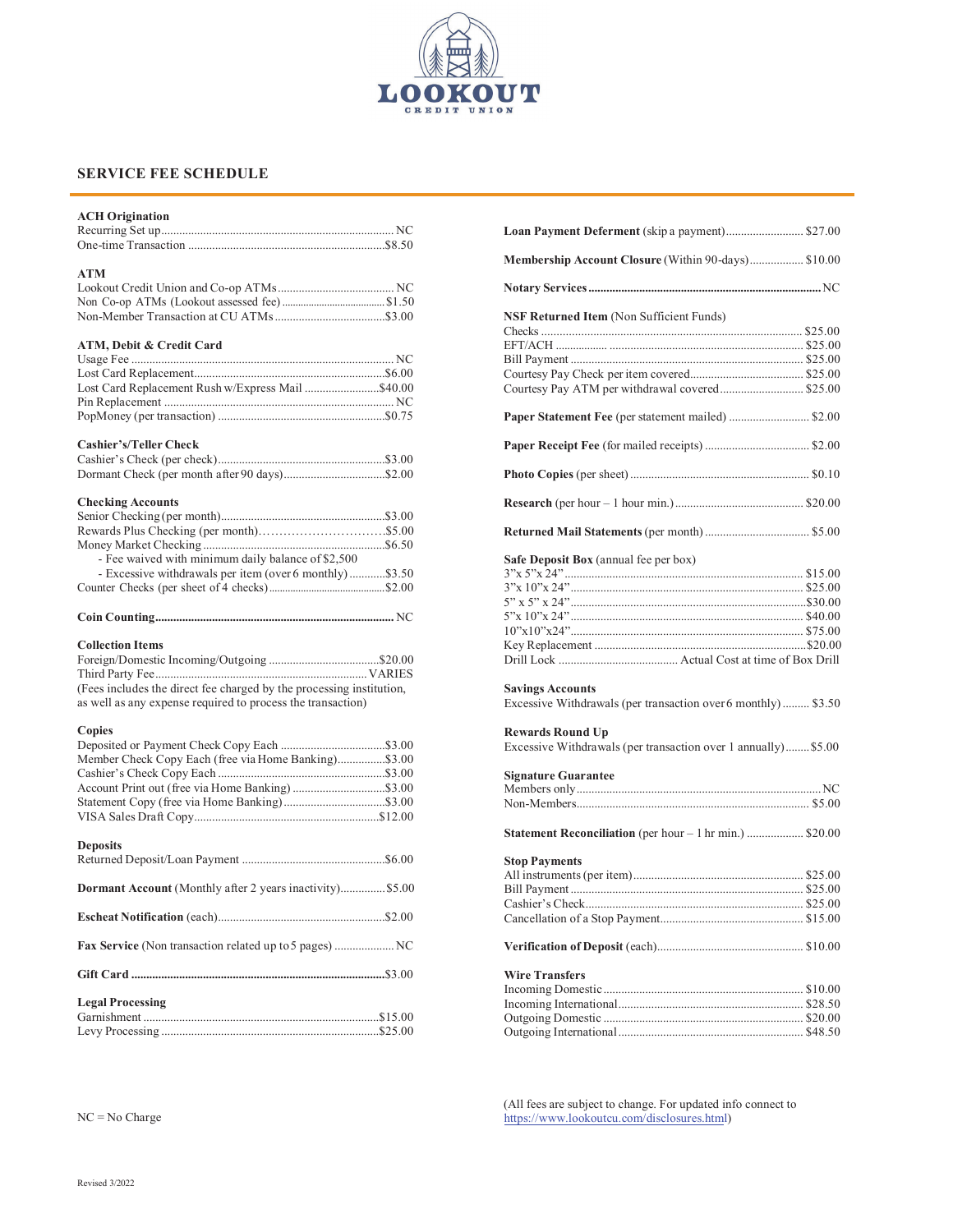# **FACTS**

# **WHAT DOES /22.287 FEDERAL CREDIT UNION DO WITH YOUR PERSONAL INFORMATION? Rev. 01/21**

| Why?  | Financial companies choose how they share your personal information. Federal law gives consumers the<br>right to limit some but not all sharing. Federal law also requires us to tell you how we collect, share, and<br>protect your personal information. Please read this notice carefully to understand what we do.                                                                                                                                                        |
|-------|-------------------------------------------------------------------------------------------------------------------------------------------------------------------------------------------------------------------------------------------------------------------------------------------------------------------------------------------------------------------------------------------------------------------------------------------------------------------------------|
| What? | The types of personal information we collect and share depend on the product or service you have with us.<br>This information can include: Social Security Number, Government Issued Identification and address<br>information, account balances and payment histories, credit history, credit scores and income and debt<br>information on all applicants. When you are <i>no longer</i> our customer, we continue to share your information<br>as described in this notice. |
| How?  | All financial companies need to share customers' personal information to run their everyday business. In the<br>section below, we list the reasons financial companies can share their customers' personal information; the<br>reasons Lookout Credit Union chooses to share; and whether you can limit this sharing.                                                                                                                                                         |

| Reasons we can share your personal information                                                                                                                                          | <b>Does Lookout Credit</b><br><b>Union share?</b> | Can you limit this<br>sharing? |
|-----------------------------------------------------------------------------------------------------------------------------------------------------------------------------------------|---------------------------------------------------|--------------------------------|
| For our everyday business purposes— such as to process your<br>transactions, maintain your account(s), respond to court orders and<br>legal investigations, or report to credit bureaus | <b>YES</b>                                        | N <sub>O</sub>                 |
| For our marketing purposes $-$ to offer our products and services<br>to you                                                                                                             | <b>YES</b>                                        | <b>YES</b>                     |
| For joint marketing with other financial companies                                                                                                                                      | <b>YES</b>                                        | <b>YES</b>                     |
| For our affiliates' everyday business purposes - information<br>about your transactions and experiences                                                                                 | N/A                                               | N/A                            |
| For our affiliates' everyday business purposes - information<br>about your creditworthiness                                                                                             | N/A                                               | N/A                            |
| For our affiliates' to market to you                                                                                                                                                    | N/A                                               | N/A                            |
| For our non-affiliates' to market to you                                                                                                                                                | <b>YES</b>                                        | <b>YES</b>                     |

# **To limit our sharing:**

Call **208-235-7100** or **1-888-847-8328** with any questions. Mail the **form** located on the other side of this document to limit our sharing of information. Please note: If you are a new member, we can begin sharing your information immediately. When you are *no longer* our member, we continue to share your information as described in this notice. However, you can contact us at any time to limit our sharing.

**Questions?**